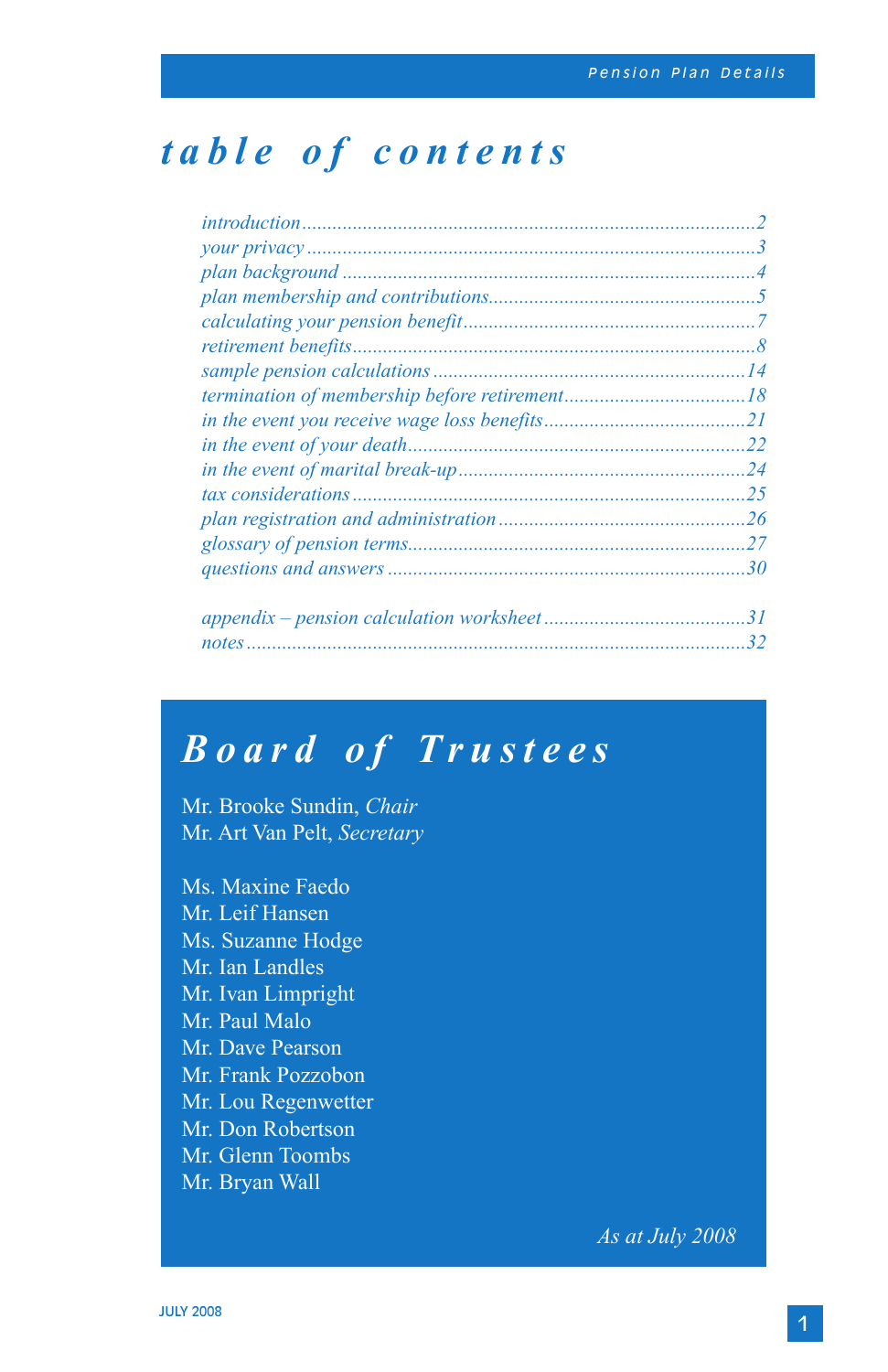## *introduction*

*The information in this booklet summarizes the main features of the UFCW Union Pension Plan (the Plan) for eligible Tober Enterprises employees only. It does not create nor confer any rights to benefits. Not every detail can be contained in a summary such as this. In the event of any discrepancy or misunderstanding, benefits will be determined and paid according to the official Plan documents and the applicable legislation.*

The glossary at the back is provided to help you understand the pension terms used in this booklet.

In addition to this booklet, you will receive an annual statement from the Plan Administrator that provides a record of your benefit entitlements under the Plan. You should keep these statements for your own records.

If you have any questions or require further information, please contact the Plan Administrator:

 BG Benefit Administrators 501 - 4445 Lougheed Hwy Burnaby BC V5C 0E4 Toll-Free: 1-888-345-8329

ufcw@bgbenefitsadmin.com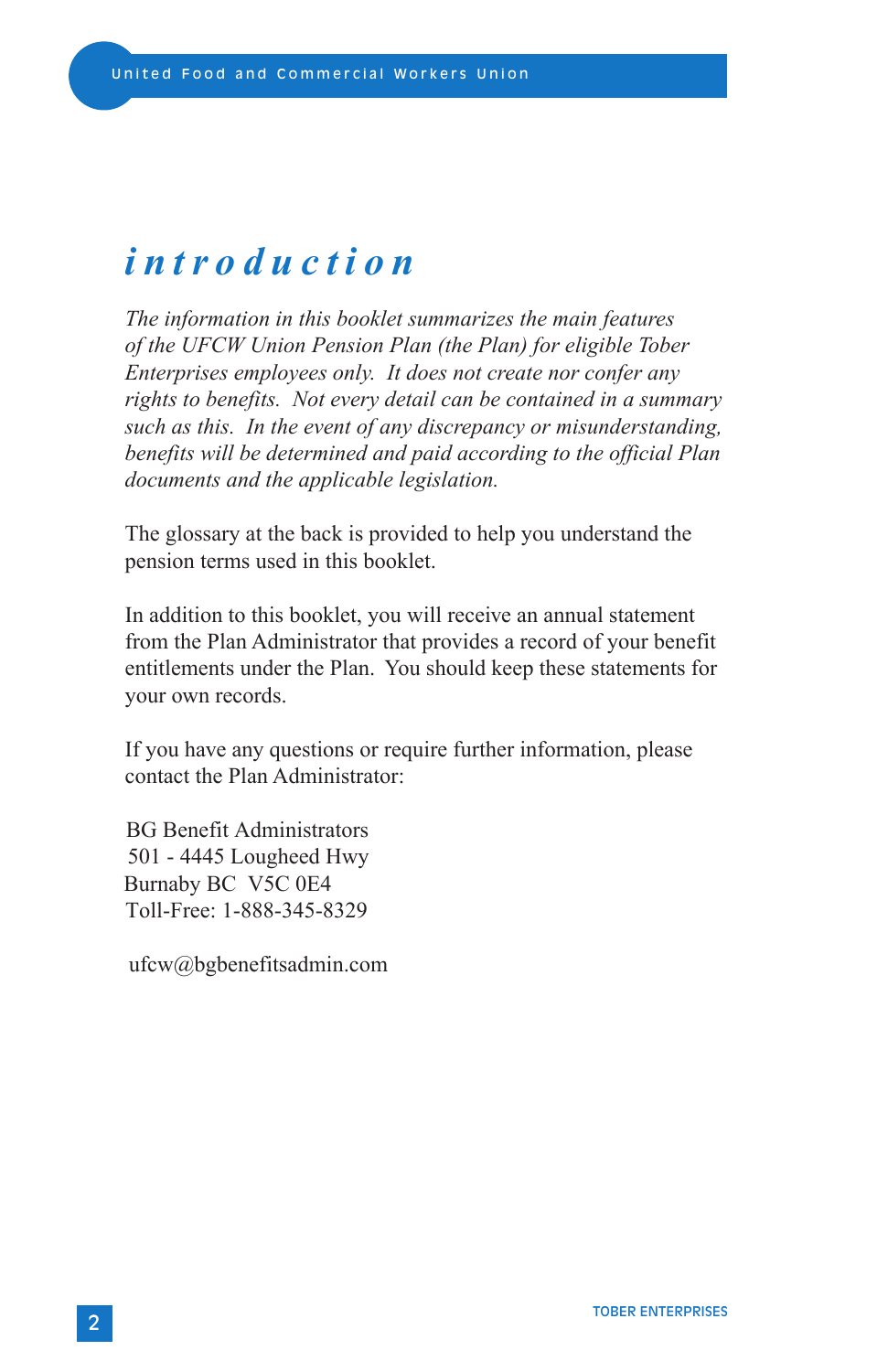## *your privacy*

Your privacy is important to us. We will respect your privacy through the protection of your personal information.

### Your Personal Information

Your personal information is received or collected by the Trustees, by way of data supplied to the Plan Administrator by either your employer or yourself. Personal information is required for the purpose of administering your pension benefits. This information may be shared with the Plan *Actuary*, Plan custodian, and other pension professionals for the purpose of calculating and processing your pension benefits. Personal information will not be collected, used or disclosed for any other purpose than for the administration of the Plan.

### Purpose of Collecting Personal Information

Personal information is used for and limited to administering your pension benefits which may include the foll wing:

- **determining eligibility for benefit**
- calculation and payment of benefit
- providing information to you (the member)

### **Security**

We protect your information with the appropriate security safeguards. Your personal information is kept confidential and secure and is not disclosed to anyone other than the parties mentioned above without your consent and authorization unless required or authorized by law. If you have questions concerning the privacy of your personal information, please contact the Plan Administrator at 1-888-345-8329.

### Access

You have the right to access your personal information and to correct any inaccuracies.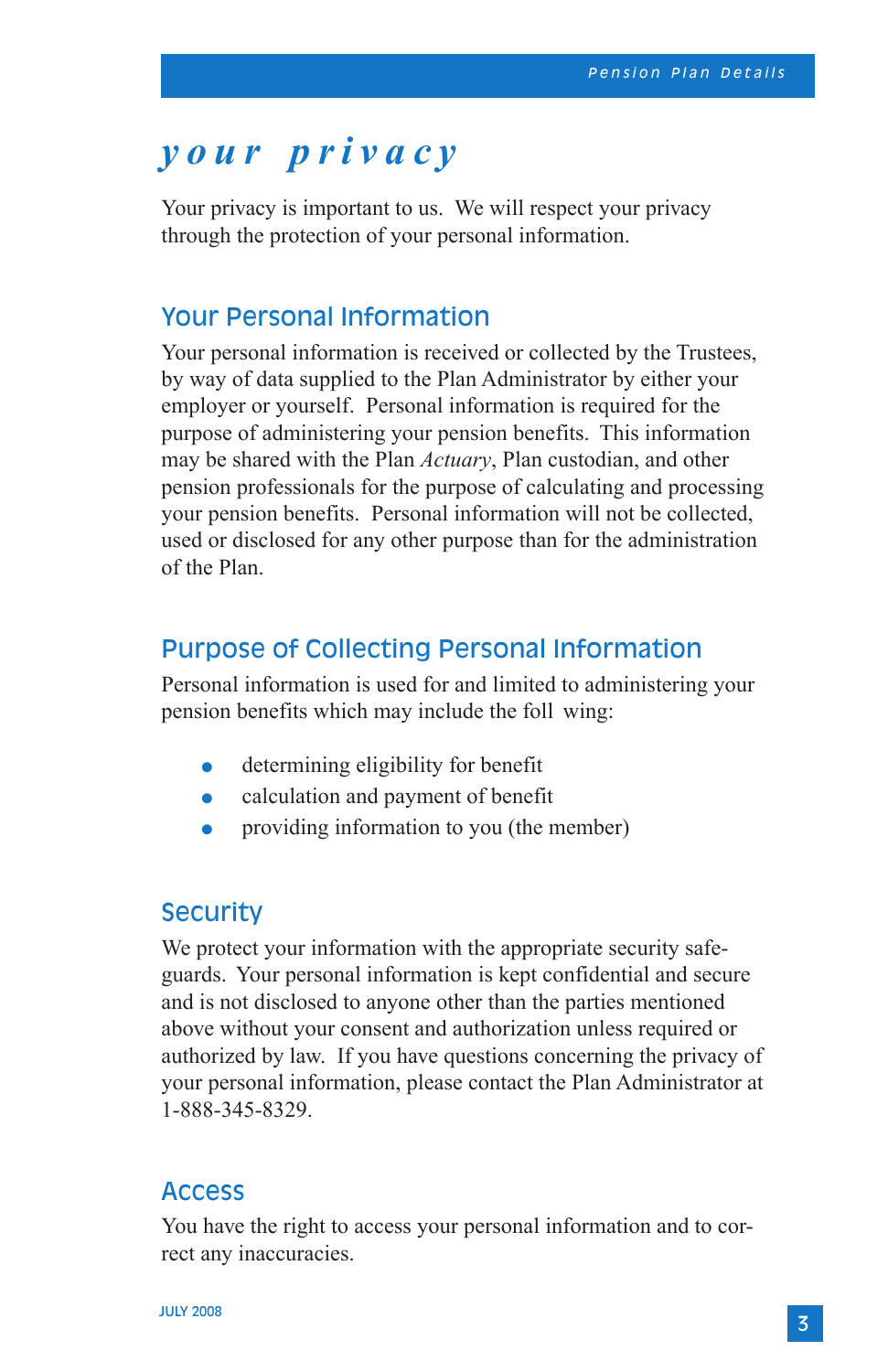## *plan background*

The UFCW Union Pension Plan is a jointly trusteed pension plan. This means that the Plan is jointly managed by Trustees appointed by the employers, by UFCW Local 247 and by UFCW Local 1518. There is a Trust Agreement setting out the Trustees' duties and responsibilities. They include ensuring that:

- proper records are maintained
- the terms of the Plan are administered consistently and in accordance with the law, and
- the Plan funds are invested for the benefit of members and in accordance with the laws regulating pension plan investments.

One of the unique features of the Plan is that it has fi e separate divisions. The pension funds are combined for investment purposes, but a separate accounting for each division is maintained to ensure that the assets of one division are not used to support the benefits of another d vision. Each division has its own Retirement Committee made up of both employer and *union* appointees. The divisions include:

- **Overwaitea**
- Canada Safeway
- Tober Enterprises
- Miscellaneous
- Terminated Employers

The Retirement Committees make recommendations to the Trustees on such issues as:

- the development of benefit schedules for the d visions
- creation of an investment policy applicable to the division
- subsequent changes to the divisions' investment policies, and
- the development of communication and education programs for division members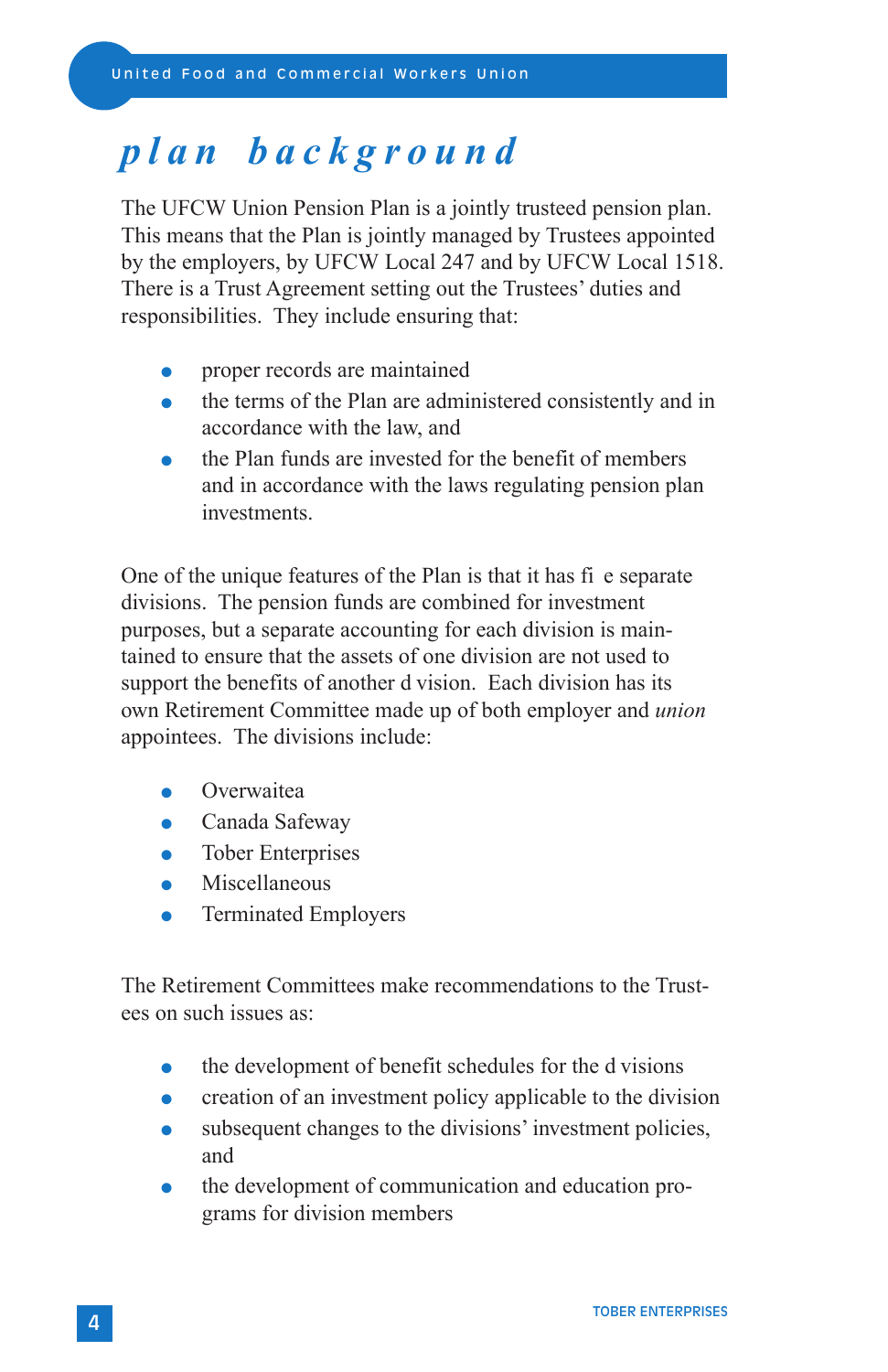# *p l a n m e m b e r s h i p and contributions*

## Becoming a Member

Your employer makes a contribution for each employee covered by a collective agreement between the company and either UFCW Local 1518 or UFCW Local 247. Your Plan membership begins as soon as your employer makes a contribution to the pension fund on your behalf.

### Contributions

Contributions are payable in accordance with the collective agreement. Your employer makes contributions for all eligible employees. If you are age 30 or older, you also make contributions to the Plan.

### **Employer Contributions**

Your employer makes monthly contributions to the pension fund on your behalf as follows:

| Date              | <b>Amount of Employer Contributions</b> |
|-------------------|-----------------------------------------|
| March 30, 2003    | 8% of your                              |
| December 30, 2007 | 8.75% of your earnings                  |
| December 28, 2008 | 9% of your earnings                     |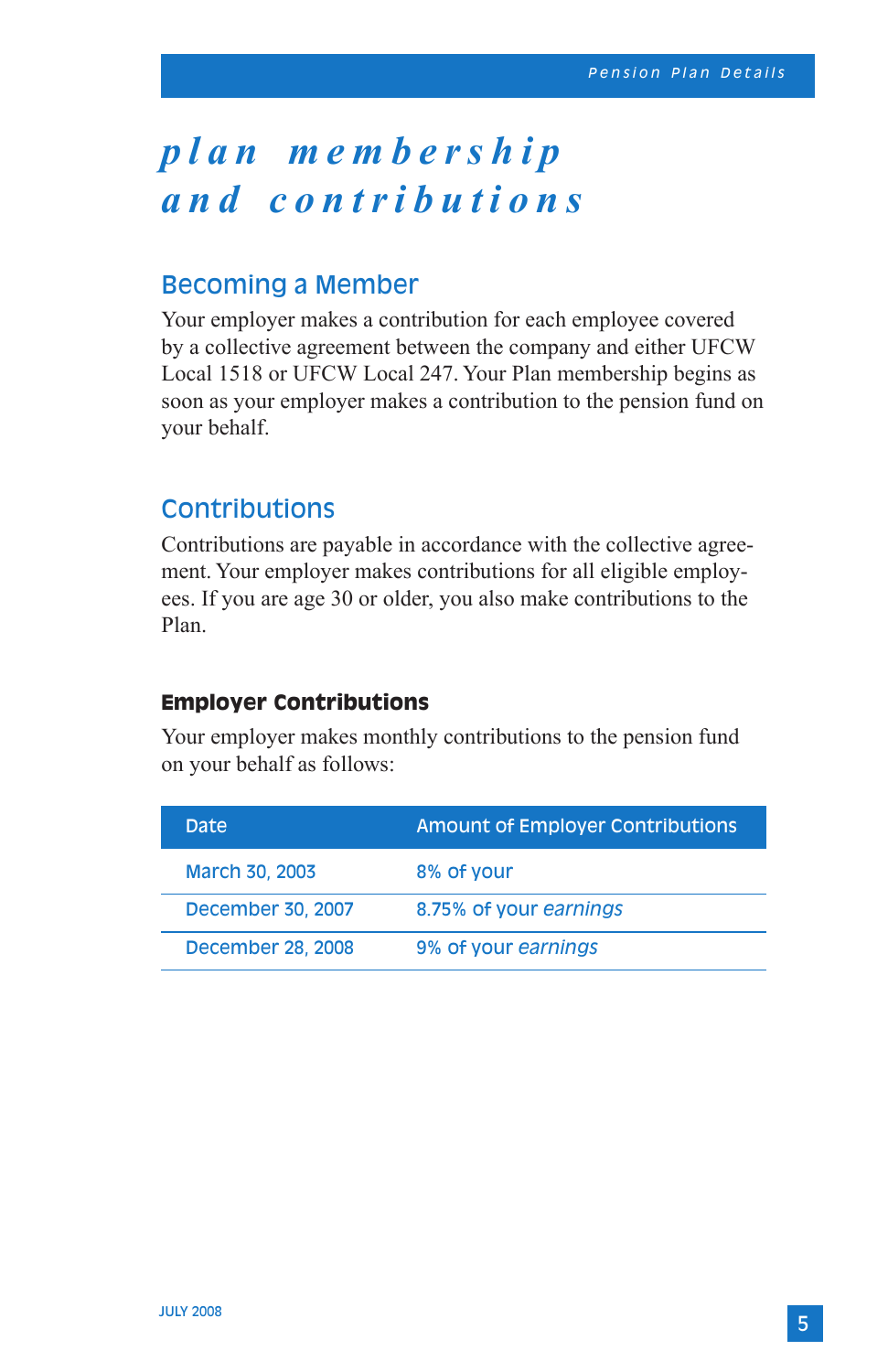## **Employee Contributions**

The amount of your employee contributions to the Plan is based on your age and calculated as follows:

| Age          | <b>Amount of Employee Contributions</b><br><b>Deducted Per Paycheque</b> |
|--------------|--------------------------------------------------------------------------|
| $30 - 39$    | 1% of your earnings                                                      |
| $40 - 49$    | 2% of your earnings                                                      |
| 50 and older | 4% of your earnings                                                      |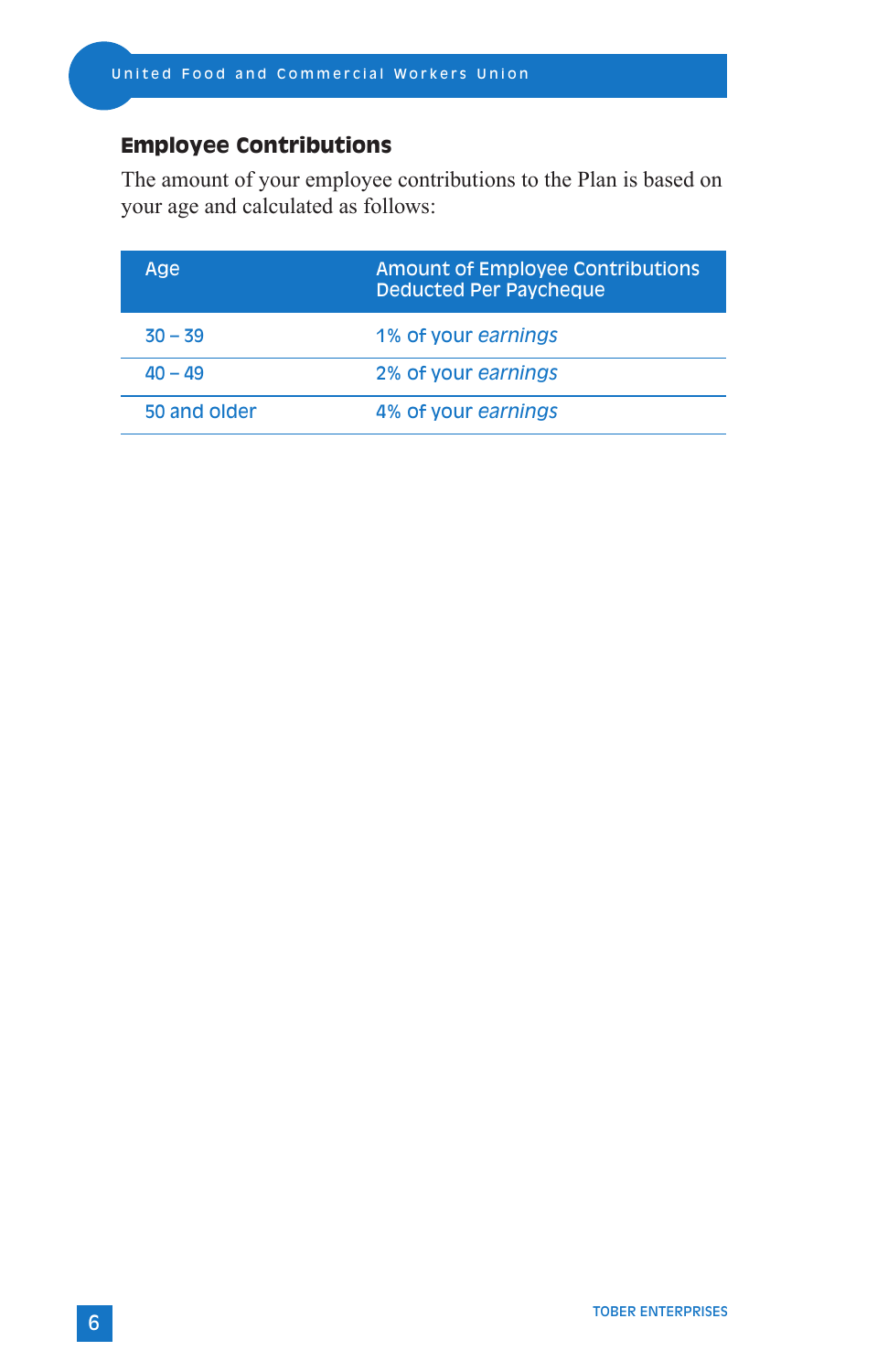# *c a l c u l a t i n g y o u r pension benefit*

Your pension benefit under the Plan has three parts

The benefit you earned before January 1, 1999 which is equal to \$46.50 per month x each year of *credited servic*e up to December 31, 1998.

## PLUS

2

1

The benefit you earn after 1998 is a percentage of your *earnings*  during each period as follows:

| Year                                | <b>Monthly Pension Formula</b>  |
|-------------------------------------|---------------------------------|
| January 1, 1999 - December 31, 2000 | 1/12 x 1.0% of earnings         |
| January 1, 2001 - December 31, 2001 | 1/12 x 1.1% of earnings         |
| January 1, 2002 - December 31, 2002 | $1/12 \times 1.2\%$ of earnings |
| January 1, 2003 - December 31, 2003 | $1/12 \times 1.3\%$ of earnings |
| January 1, 2004 and after           | $1/12 \times 1.4\%$ of earnings |

**Note:** The intention of the Trustees is to ultimately provide Plan members employed by Tober Enterprises with a pension equal to 1.4% of *earnings* for each year after 1998. However, the constraints imposed by the phasing in of the increased employer contribution rates and the funding requirements of the *Pension Benefits Standards Act* mean that, initially, it was only possible to provide Plan members with the 1.4% of *earnings* formula in 2004.

### PLUS



The benefit after 1998 provided from the employee contributions you make to the Plan.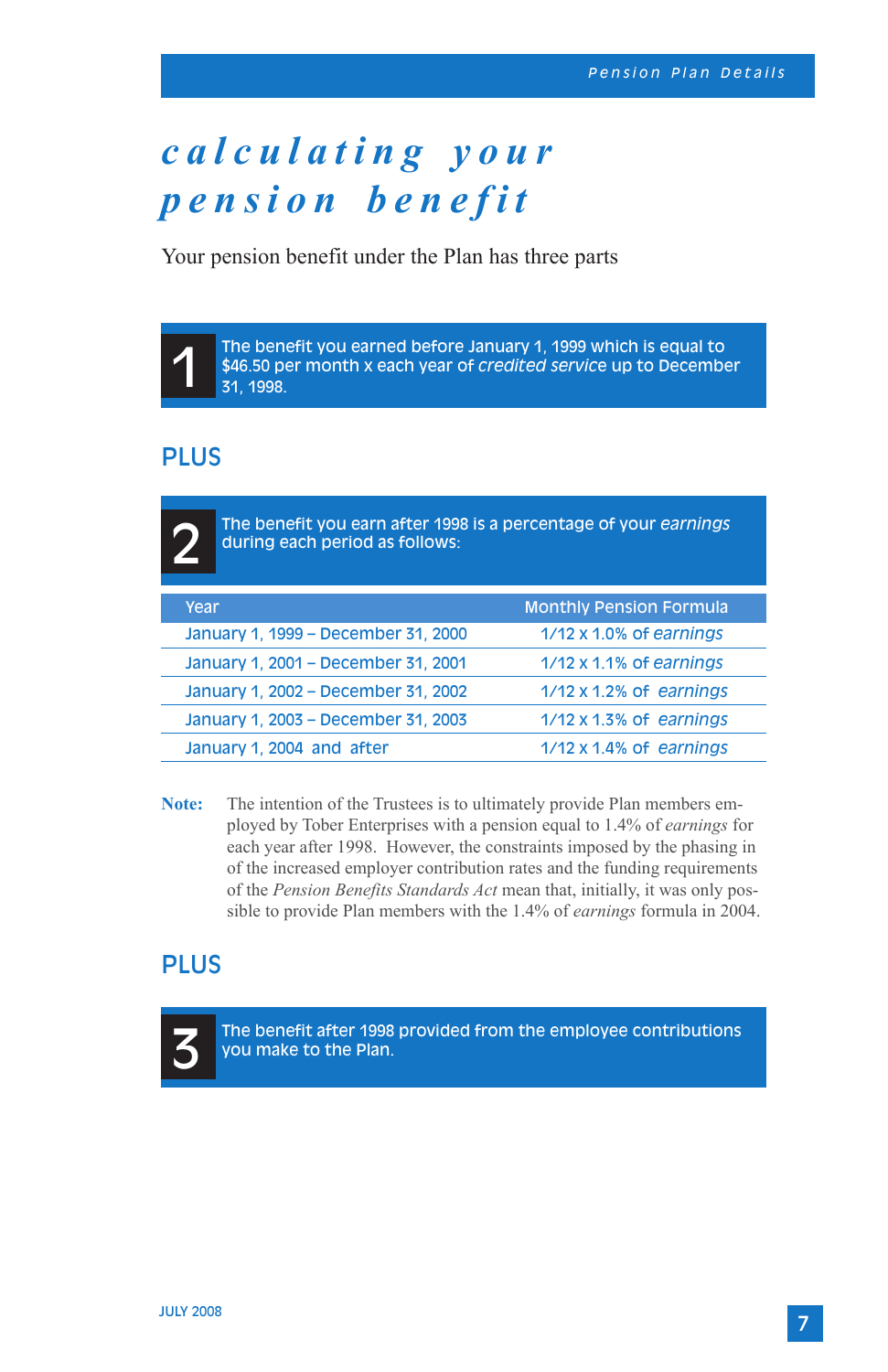## *retirement benefits*

There are some benefits that apply only if you **retire** from the Plan:

- a minimum pension benefi
- an additional minimum benefit payable in respect of your own contributions, and
- a temporary supplemental benefit, also kn wn as a bridge benefit

## Minimum Pension Benefit Upon Retirement

If you retire as an active member of the Plan on or before December 31, 2008 **and** you were an active member on January 1, 1999, you will receive a pension calculated in accordance with the formula described on page 7, except that Part 2 is equal to the greater of:

> 1.4% of your total *earnings* from January 1, 1999 until you retire  $\div$  12 **OR** \$46.50 per month per year of *credited* service

## Benefit in Respect of Your Contributions

With respect to the contributions you make to the Plan, upon retirement, you may decide to either:

 transfer the amount in your *Employee Contribution Account* to an approved *locked-in* vehicle, such as another registered pension plan or an RRSP, or purchase a life annuity from a Canadian life insurance company.

OR

- receive the greater of:
	- 1. a monthly pension provided by multiplying the amount of your employee contributions without interest by 15% and dividing by 12, or
	- 2. the monthly pension provided by your employee contributions with *credited interest* as calculated using annuity factors determined by the Plan *Actuary*.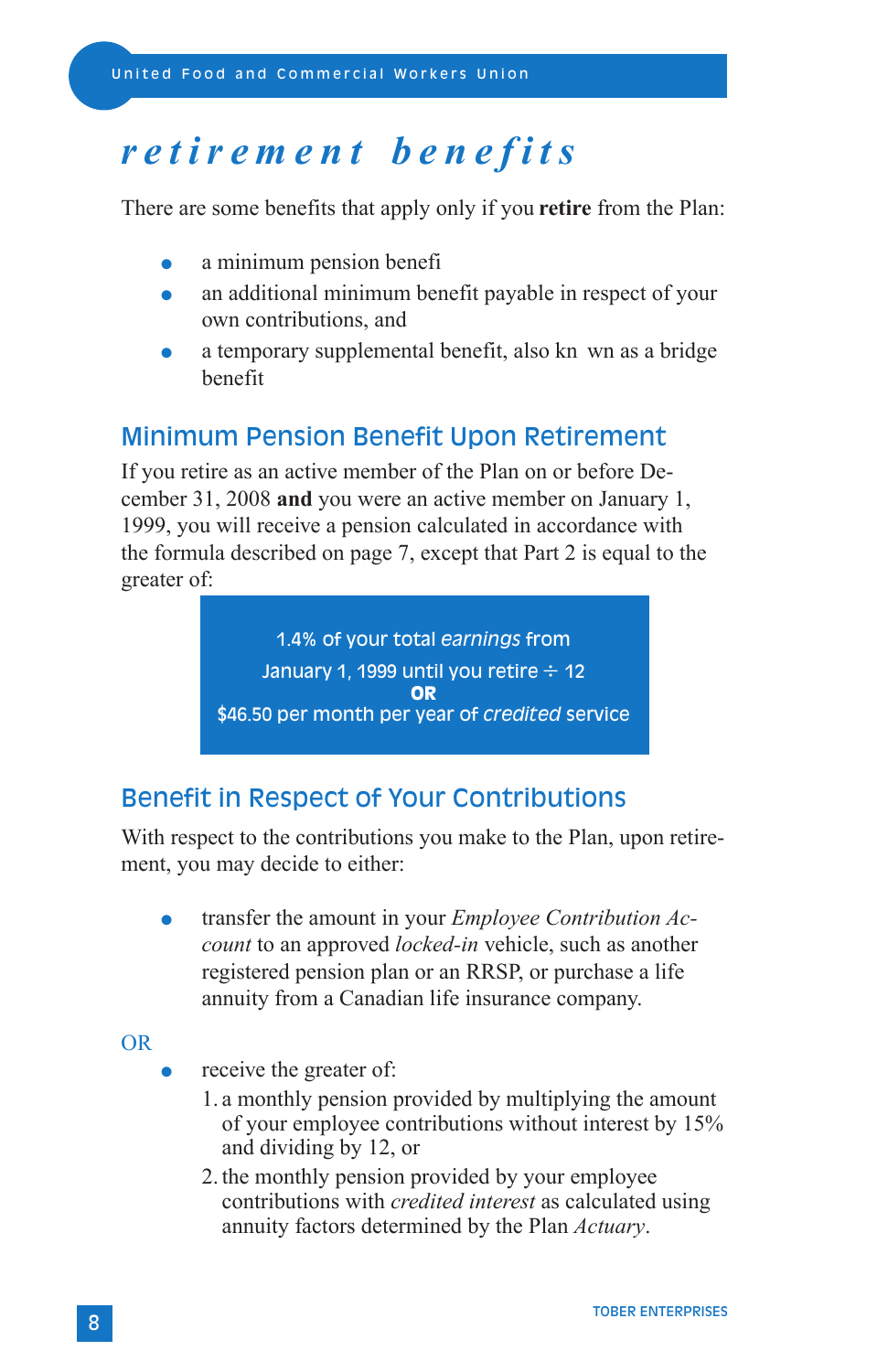### Temporary Supplemental Retirement Pension

Based on your age and years of *credited service* at retirement, you may be entitled to a temporary supplemental pension. This benefit is added to your regular pension benefit if you retire between the ages of 55 and 65.

If you retire as an active member of the Plan after reaching age 55 and the sum of your *credited service* and age on your retirement date totals 80 or more, you will qualify for a temporary supplemental pension.

If you qualify, you will receive a supplemental monthly benefit equal to:

- \$200 per month between retirement and age 60, and
- \$100 per month between age 60 (or your retirement date if later) and age 65.

Payment of your temporary supplemental retirement pension benefit will stop at the end of the month in which you die or the end of the month in which you turn 65, whichever is earlier.

### Retirement Pension Dates

### **Normal Retirement**

Your *normal retirement date* under the Plan is the last day of the month in which you reach age 65.

### **Early Retirement**

#### Unreduced Early Retirement

If you retire on or after age 60, you may receive an unreduced pension with Trustee consent<sup>1</sup>. If Trustee consent is not granted for any reason, you may still choose to retire early, however, your pension will be reduced.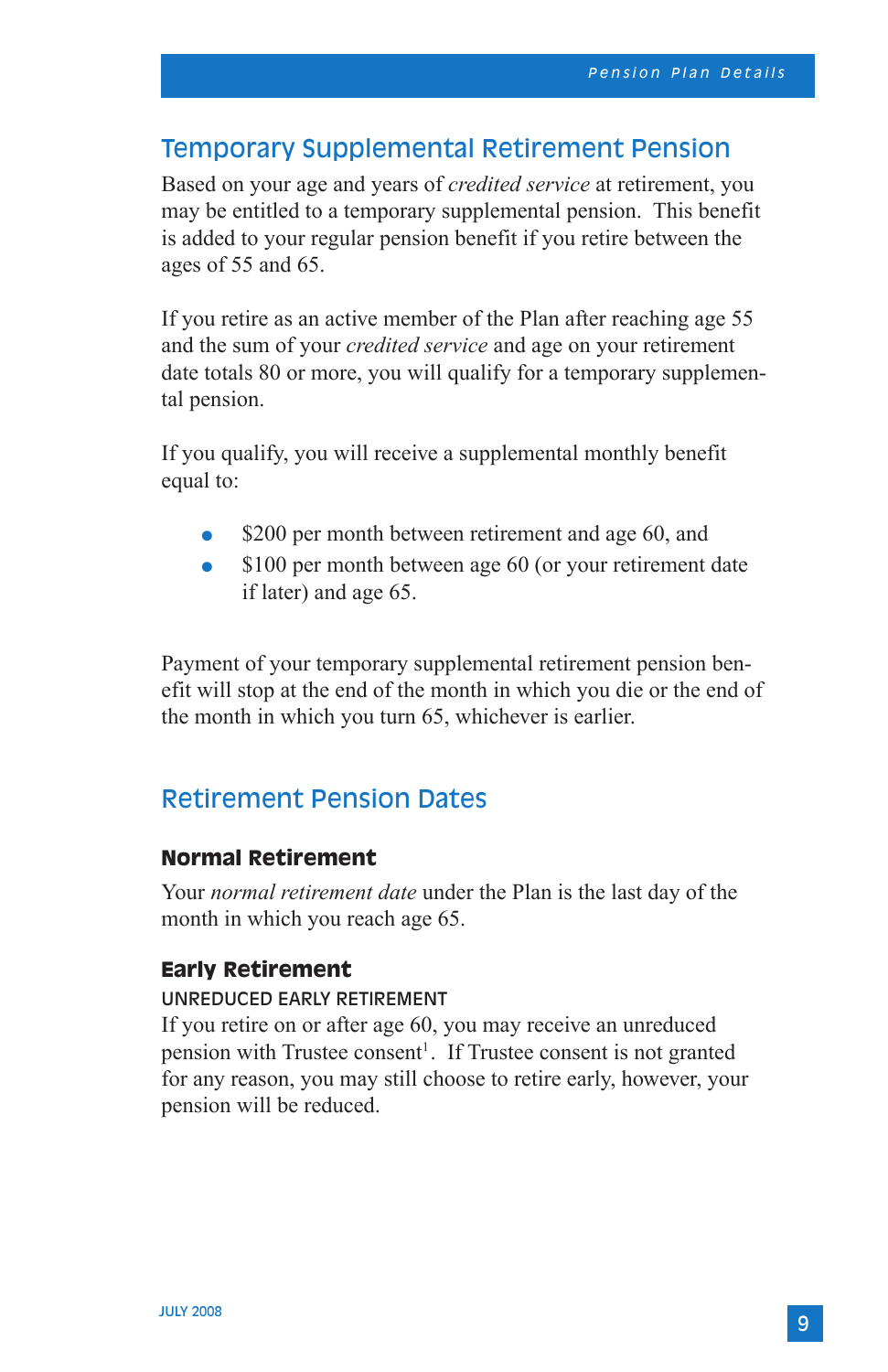#### Uni ted Food and Commercial Workers Union

#### Reduced Early Retirement at age 55

You may retire on the last day of any month after you reach age 55. Provided you have *credited service* after age 50, your pension benefit will be reduced, with Trustee consent, by  $\frac{1}{4}\%$  for each month (3% per year) from your retirement date to age 60. The table below illustrates the total early retirement reduction (with Trustee consent) from your *normal retirement date*.

| <b>Pension Starting At Age</b> | <b>Early Retirement Reduction</b> |
|--------------------------------|-----------------------------------|
| $60 - 69$                      | 0%                                |
| 59                             | 3%                                |
| 58                             | 6%                                |
| 57                             | 9%                                |
| 56                             | 12%                               |
| 55                             | 15%                               |

If you do not have *credited service* after age 50, your pension benefit will be reduced by  $\frac{1}{2}\%$  for each month (6% per year) from your retirement date to age 60.

### Reduced Early Retirement at age 50

If you were an active member of the Plan on January 1, 1998 or you have at least 15 years of *credited service*, you may retire on the last day of any month after you reach age 50. Provided you have *credited service* after age 50, your pension benefit will be reduced, with Trustee consent, from your retirement date to age 60 as follows:

- $\frac{1}{2}\%$  for each month (6% per year) from age 50 to 55, and
- $\frac{1}{4}$ % for each month (3% per year) from age 55 to 60.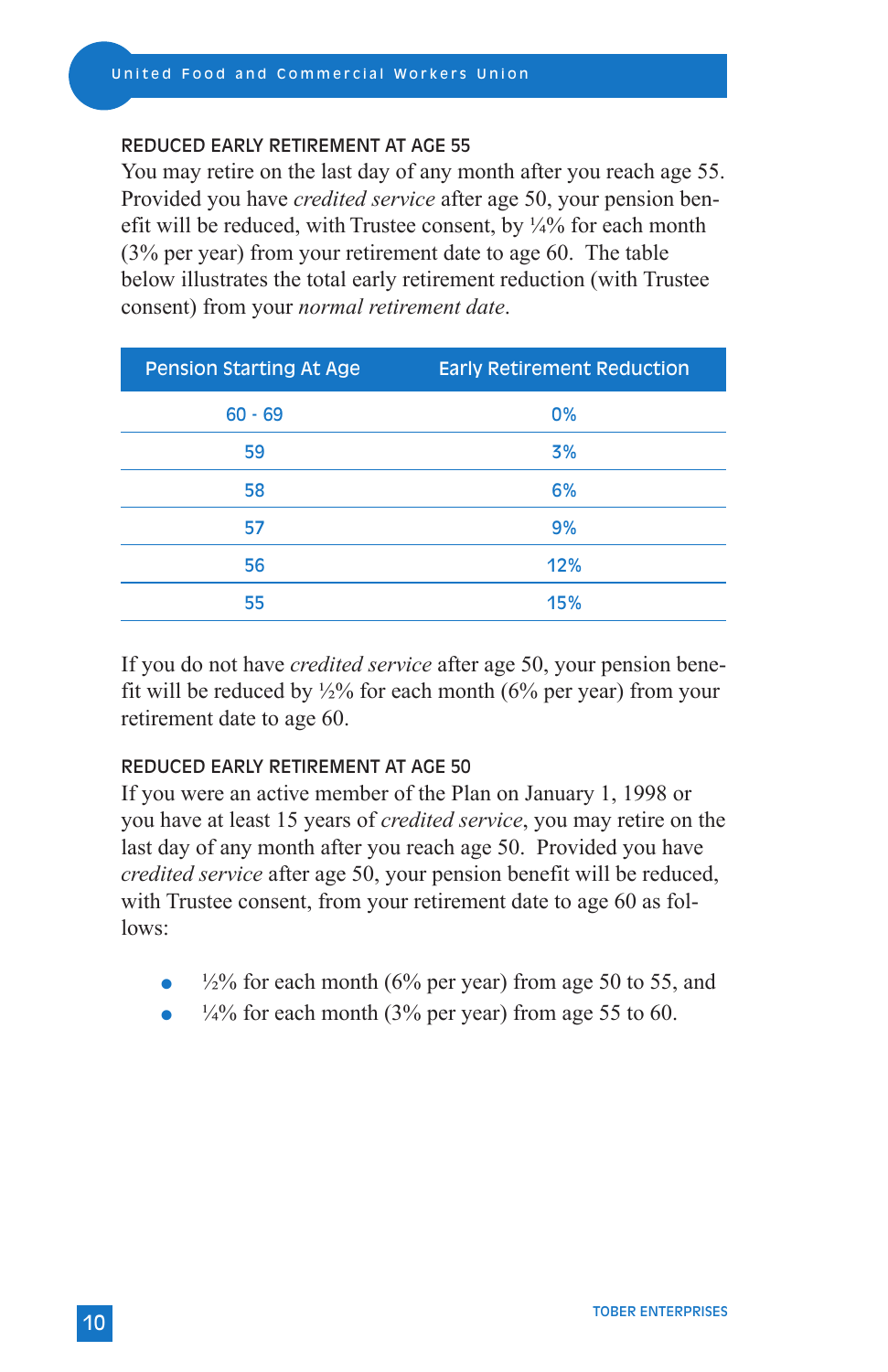| <b>Pension Starting At Age</b> | <b>Early Retirement Reduction</b> |
|--------------------------------|-----------------------------------|
| $60 - 69$                      | 0%                                |
| 59                             | 3%                                |
| 58                             | 6%                                |
| 57                             | 9%                                |
| 56                             | 12%                               |
| 55                             | 15%                               |
| 54                             | 21%                               |
| 53                             | 27%                               |
| 52                             | 33%                               |
| 51                             | 39%                               |
| 50                             | 45%                               |
|                                |                                   |

The table below illustrates the total early retirement reduction (with Trustee consent) from your *normal retirement date*.

For example, if you are eligible to retire at age 52 and 4 months, with Trustee consent, your normal retirement pension will be reduced by  $31\%$  (i.e.,  $\frac{1}{2}$  of  $1\%$  for each month [32 months] from age at retirement to 55 plus another  $\frac{1}{4}$  of 1% for each month [60 months] between age 55 and 60).

If you do not have *credited service* after age 50, your pension benefit will be reduced by  $\frac{1}{2}\%$  for each month (6% per year) from your retirement date to age 60.

If Trustee consent to use the factors in the charts on pages 10 and 11 is not granted for any reason, you may still choose to retire early. However, your pension will be calculated using actuarial reduction factors. The *Actuary* will determine the exact amount of the reduction.

<sup>1</sup> Trustee consent is granted on a non-discriminatory basis. It is not the intention of the Trustees to withhold consent while the Plan is operational.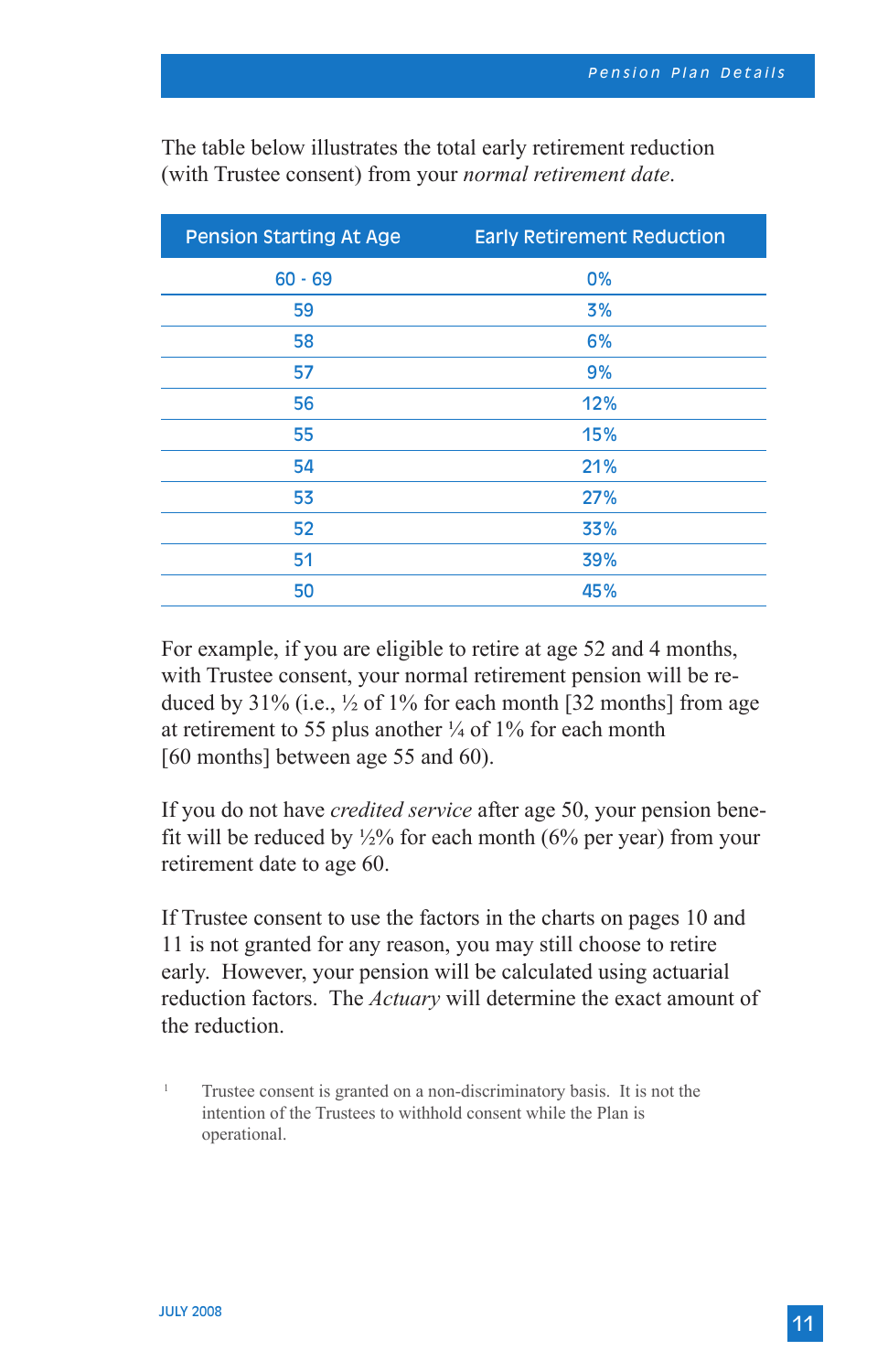#### Postponed Retirement

You may receive a pension after your *normal retirement date* without reduction. According to Canada Revenue Agency regulations, you cannot postpone receipt of your retirement pension beyond the end of the calendar year in which you turn age 69.

### Retirement Pension Options

All retirement pension options pay your pension for your lifetime. The only difference between the options is what happens to your pension payments after you die. All pension options have the same actuarial value, which is based on the normal pension option (see description below). However, with the options other than the normal option (except the life only option), the amount of pension you receive will be less - to account for the payments that continue following your death. The amount of pension you receive with the life only option will be more than the normal option as there are no payments made after your death.

Deciding which pension option to choose is an important personal decision that you must make after careful consideration of the alternatives. You must select a form of pension before your pension starts, and once it does start, you cannot change your mind. It is very important for you to discuss these options with the Plan Administrator before your retirement date.

### **Normal Pension Option**

The normal pension option is paid for your lifetime with a minimum guarantee of 60 monthly payments (fi e years). This means that if you die before 60 monthly payments have been made, the payments for the balance of the fi e-year period will be paid to your *beneficiary* or estate.

### **Joint and Survivor Option Required for Members With a Spouse**

The *Pension Benefits Standards Act* requires that if you have a *spouse* when you retire, you **must** select a pension option providing at least 60% of your pension to your *spouse* for his or her lifetime after your death. However, your *spouse* may decline this coverage by completing a waiver form. Waiver forms are available from the Plan Administrator.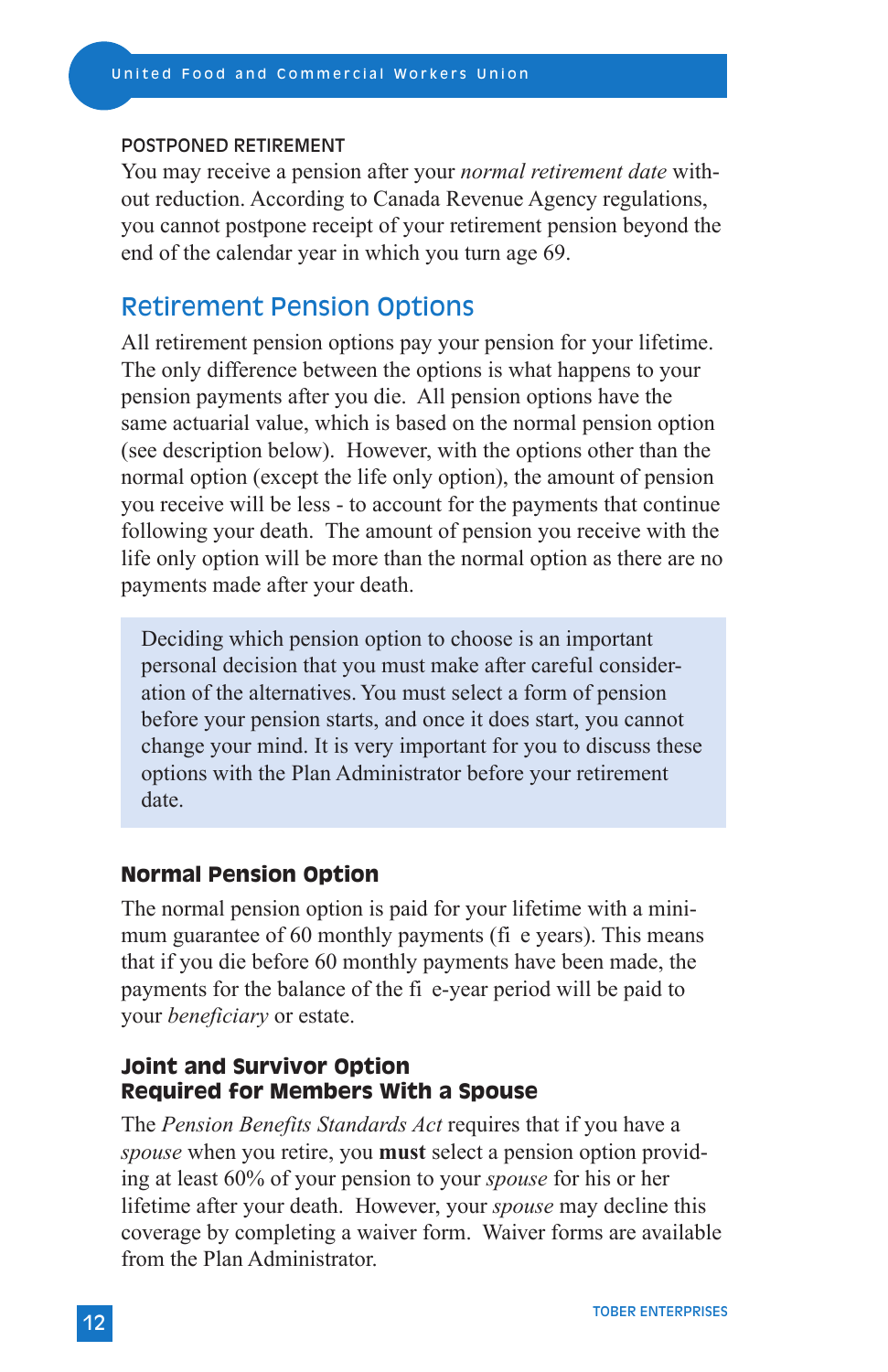### **Your Options**

You may select one of the following pension options; remember, each option is based on the normal form of pension described on page 12.

#### Life Only

In the Life Only Option, your pension is payable for as long as you live; there are no payments after your death even if it occurs immediately after your retirement.

### Life with Guarantee

In the Life With Guarantee Option, your pension is payable for as long as you live; however, you may choose to guarantee your pension payments for either 10 or 15 years. If you die before the end of the guaranteed period, the pension continues to be paid to your *beneficiary* or estate until the end of the guaranteed period. For example, if you select a life pension guaranteed for 10 years and you die before receiving 120 monthly pension payments (i.e., 10 years x 12 monthly payments), the payments for the balance of the 10-year period will be paid to your *beneficiary* or estate.

### Joint and Last Survivor

In the Joint and Last Survivor Option, your pension is payable for as long as you live; however, you may choose to provide 60%, 75% or 100% of your pension to your *spouse* after your death. Your *spouse* is referred to as your *joint pensioner*. A *joint pensioner* can only be the person who was your *spouse* on your retirement date.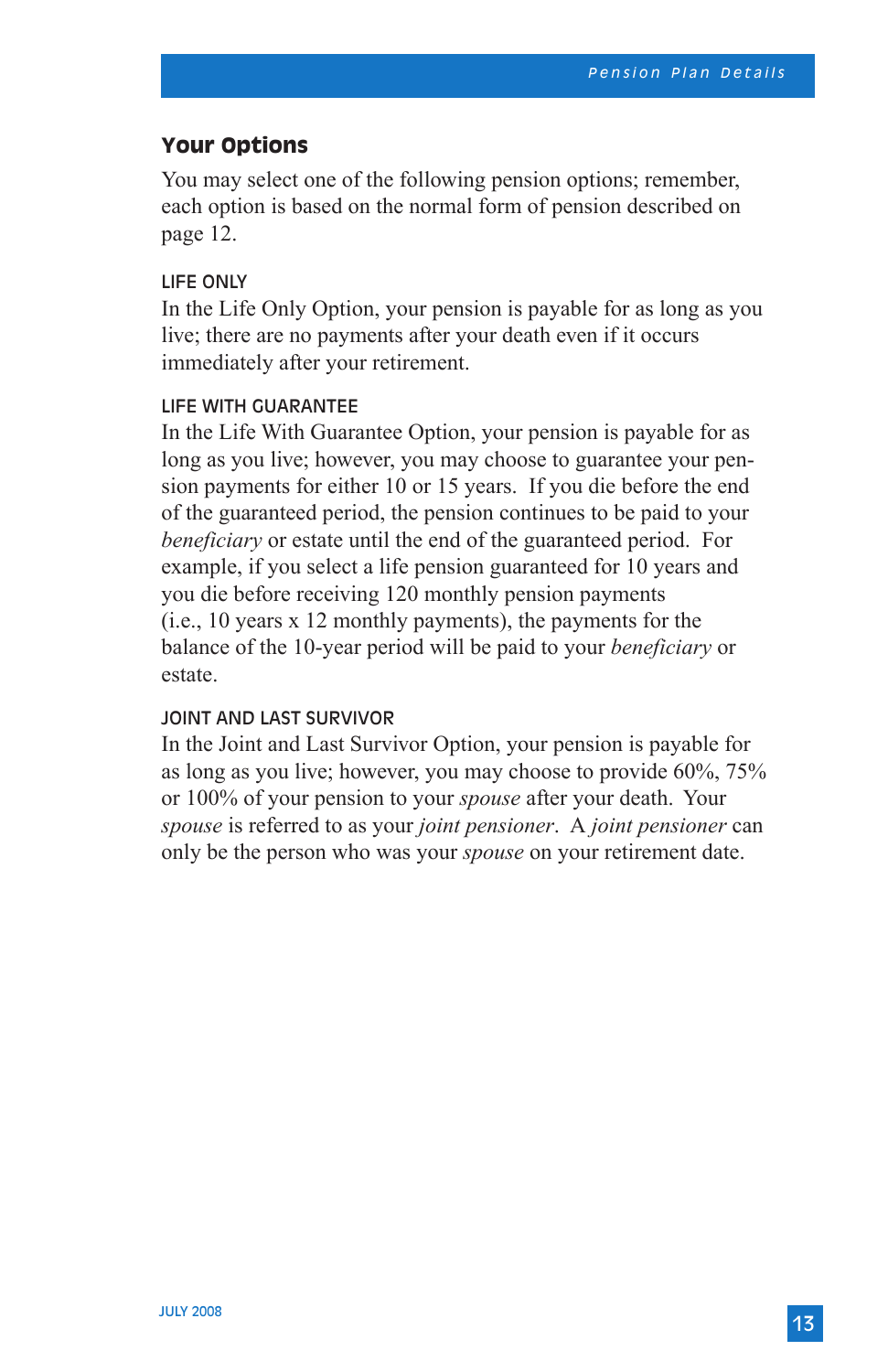# *s a m p l e p e n s i o n calculations*

SAMPLE 1

| <b>Retirement Date:</b>                 | December 31, 2008 |
|-----------------------------------------|-------------------|
| Age at Retirement:                      | 60                |
| Credited Service until January 1, 1999: | 25 years          |
| Credited Service from January 1, 1999:  | 11 years          |

| Year  | <b>Earnings</b> | <b>Employee Contributions</b> |
|-------|-----------------|-------------------------------|
| 1999  | \$<br>42,016    | \$1,681                       |
| 2000  | 42,436          | 1,697                         |
| 2001  | 42,860          | 1,714                         |
| 2002  | 44,146          | 1,766                         |
| 2003  | 44,587          | 1,783                         |
| 2004  | 45,032          | 1,801                         |
| 2005  | 45,482          | 1,819                         |
| 2006  | 45,936          | 1,837                         |
| 2007  | 46,395          | 1,856                         |
| 2008  | 46,858          | 1,874                         |
| TOTAL | \$445,748       | \$17,828                      |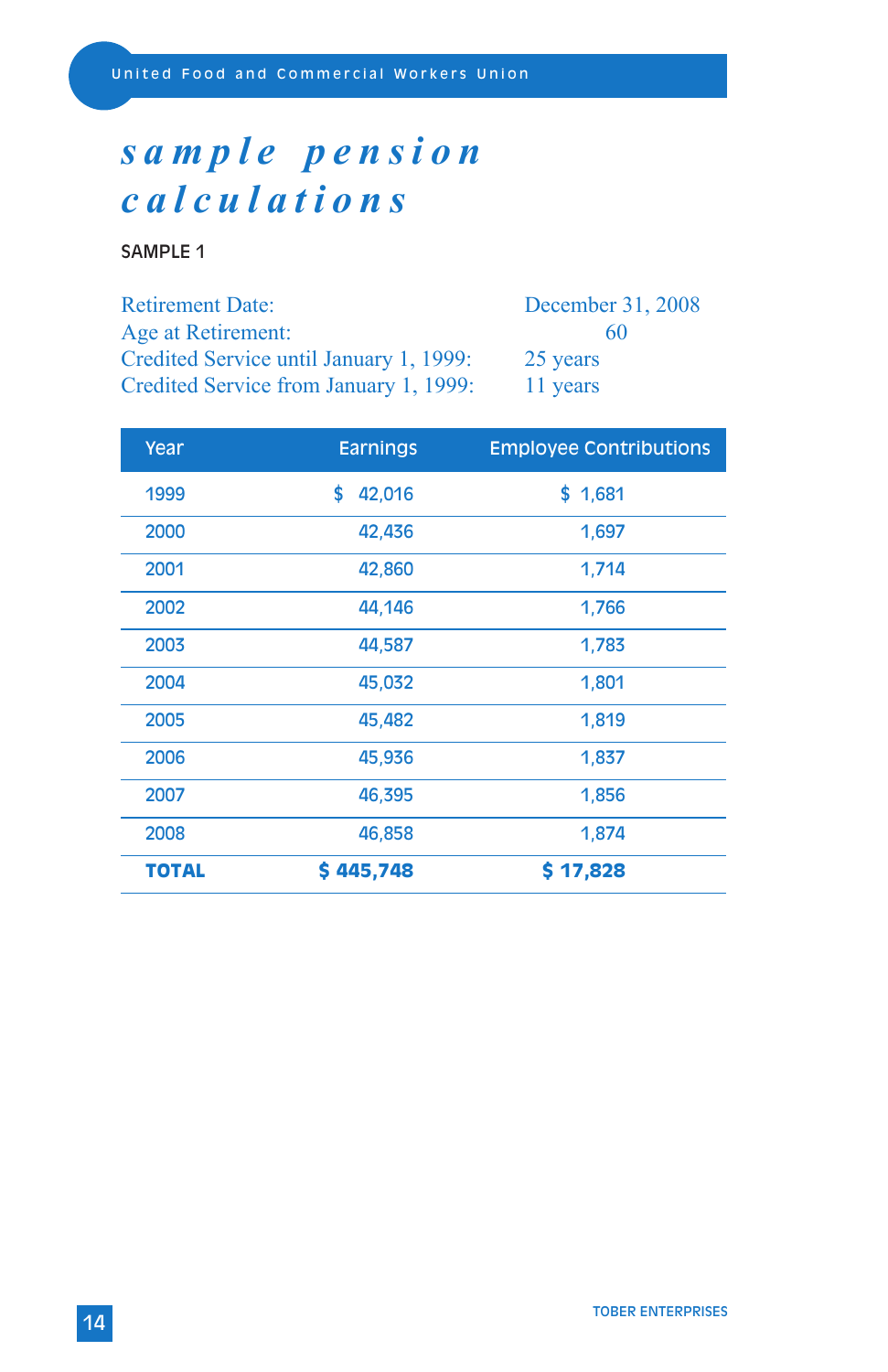## Pension Calculation

| For service to December 31, 1998 (See page 7)                                                                                                                                                     |            |  |  |
|---------------------------------------------------------------------------------------------------------------------------------------------------------------------------------------------------|------------|--|--|
| 25 x \$46.50                                                                                                                                                                                      | \$1,162.50 |  |  |
| For service after December 31, 1998 (See page 7)<br>Greater of 1.4% x $$445,748 \div 12 = $520.04$<br>$10 \times $46.50 = $465.00$<br>OR <sub>.</sub>                                             | \$520.04   |  |  |
|                                                                                                                                                                                                   | \$1,682.54 |  |  |
| Minimum Benefit from Empl yee Contributions                                                                                                                                                       |            |  |  |
| (See page 8) $15\% \times \$17,828 \div 12 =$                                                                                                                                                     | \$222.85   |  |  |
| [NB - Member could have transferred amount in<br>Employee Contribution Account to an approved<br>locked-in vehicle in lieu of receiving additional<br>monthly pension of \$222.85 from the Plan.] |            |  |  |
| <b>Total Pension at Age 60</b>                                                                                                                                                                    | \$1,905.39 |  |  |
| Additionally, the Member will receive a bridge benefit of \$100                                                                                                                                   |            |  |  |

*per month until age 65. See page 9 for more details.*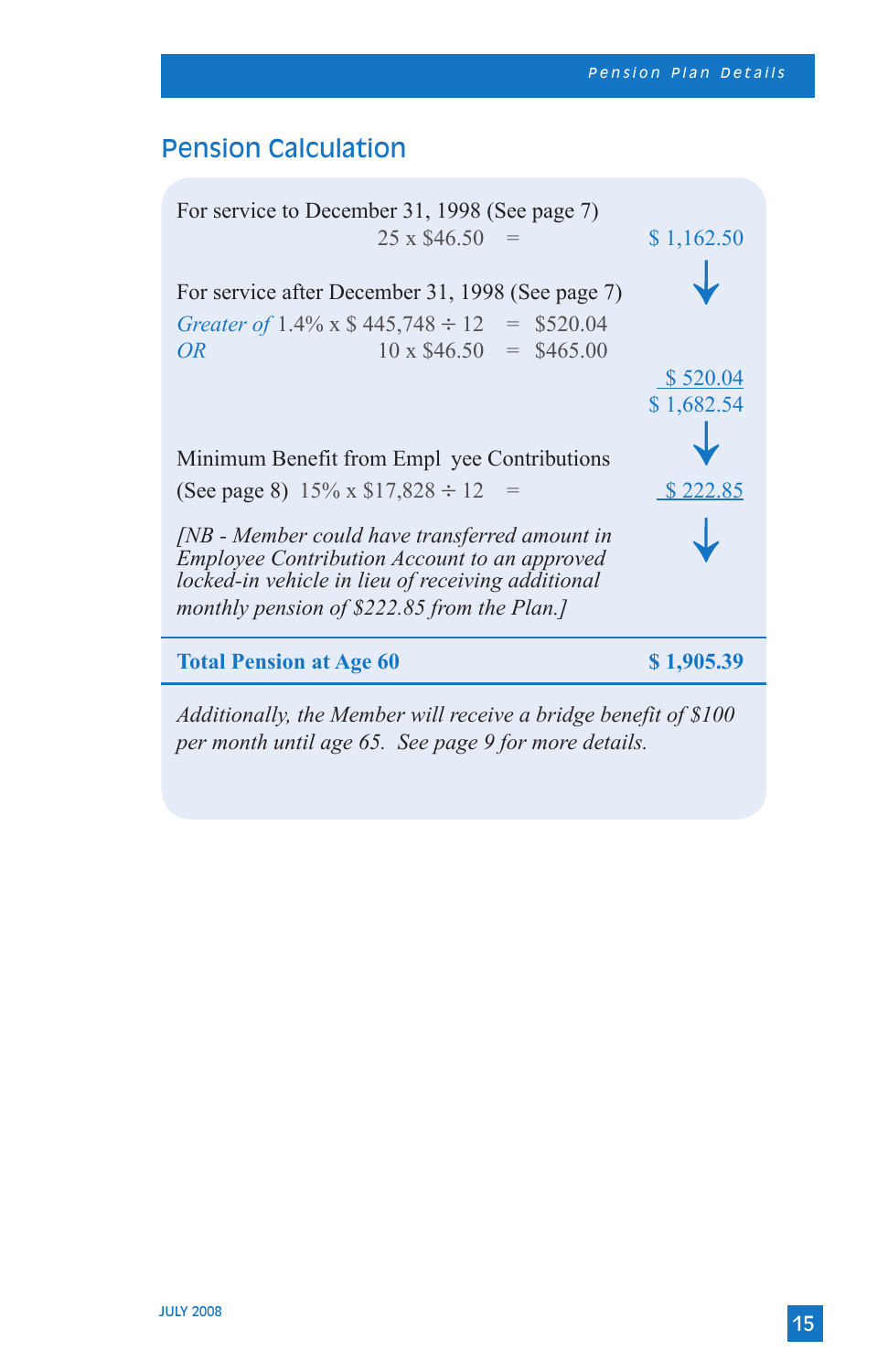### SAMPLE 2

Retirement Date: September 30, 2008 Age at Retirement: 50 Credited Service until January 1, 1999: 20 years Credited Service from January 1, 1999: 9.75 years

| Year         | <b>Earnings</b> | <b>Employee Contributions</b> |
|--------------|-----------------|-------------------------------|
| 1999         | 42,016<br>S     | \$840                         |
| 2000         | 42,436          | 849                           |
| 2001         | 42,860          | 857                           |
| 2002         | 44,146          | 883                           |
| 2003         | 44,587          | 892                           |
| 2004         | 45,032          | 901                           |
| 2005         | 45,482          | 910                           |
| 2006         | 45,936          | 919                           |
| 2007         | 46,395          | 928                           |
| 2008         | 35,143          | 703                           |
| <b>TOTAL</b> | \$434,033       | \$8,682                       |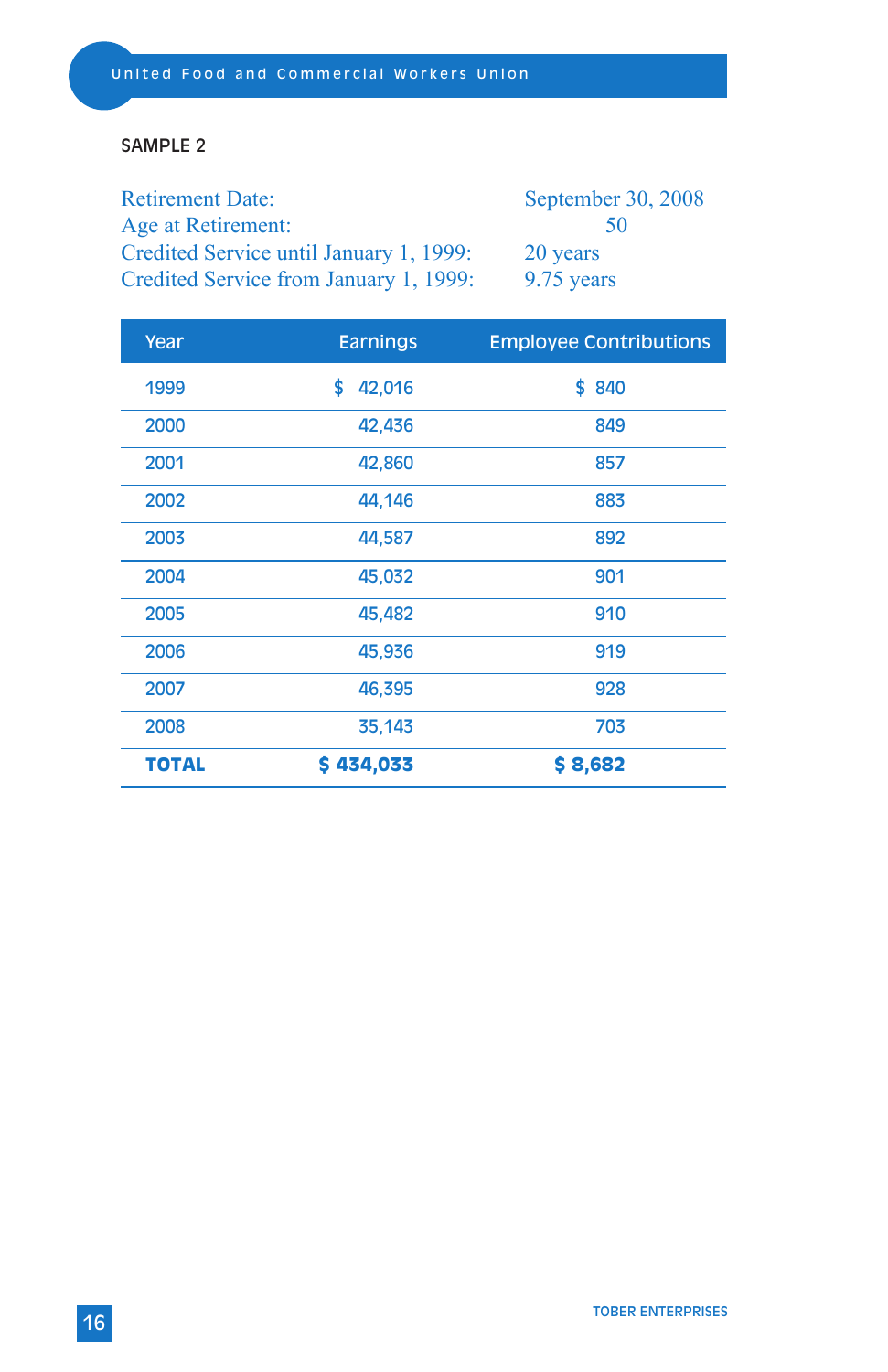## Pension Calculation

| For service to December 31, 1998 (See page 7)<br>$20 \times \$46.50 =$                                                                                                                             | \$930.00               |
|----------------------------------------------------------------------------------------------------------------------------------------------------------------------------------------------------|------------------------|
| For service after December 31, 1998 (See page 7)<br>Greater of $1.4\%$ x \$434,033 $\div$ 12 = \$506.37<br>$9.75 \times $46.50 = $453.38$<br>OR <sub></sub>                                        | \$506.37<br>\$1,436.37 |
| Minimum Benefit from Empl yee Contributions<br>(See page 8) $15\% \times $8,682 \div 12 =$                                                                                                         | \$108.53               |
| [NB - Member could have transferred amount in<br>Employee Contribution Account to an approved<br>locked-in vehicle in lieu of receiving additional<br>monthly pension of $$108.53$ from the Plan.] |                        |
| Pension                                                                                                                                                                                            | \$1,544.90             |
| Reduced by 45% for Early Retirement                                                                                                                                                                | $\leq$ 695.20>         |
| <b>Total Pension at Age 50</b>                                                                                                                                                                     | \$849.70               |
|                                                                                                                                                                                                    |                        |

*The Member will not receive an additional bridge benefit as he/she has not reached age 55 on his/her date of retirement. See page 9 for more details.*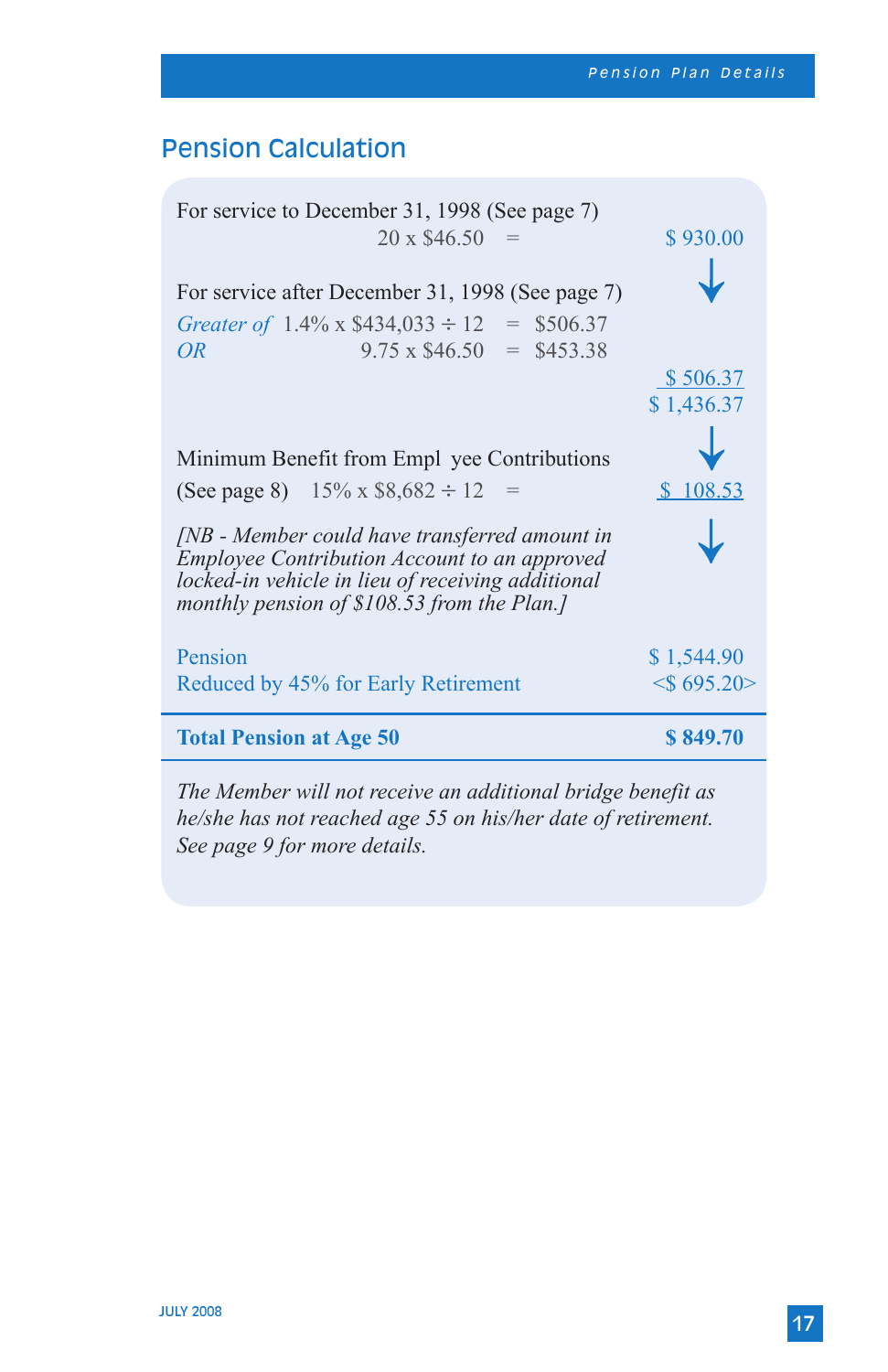# *t e r m i n a t i o n o f m e m b e r s h i p b e f o r e retirement*

Your membership in the Plan terminates on the earliest of the following:

- your date of death;
- vour retirement date;
- your break in service date, which occurs at the end of the second consecutive Plan year for which no *earnings* were reported to the Plan on your behalf; or
- the date following your termination of employment, when you transfer the *commuted value* of your pension out of the Plan.

You will have two or three options (depending on your age on termination) to choose from with respect to your pension from the Plan if you terminate membership before you retire.

| Your Age on<br>Termination | <b>Immediate</b><br>Pension | <b>Deferred</b><br>Pension | <b>Transfer to Locked-in</b><br>Arrangement |
|----------------------------|-----------------------------|----------------------------|---------------------------------------------|
| 55 and older               | Yes                         | Yes                        | Νo                                          |
| 50 to 54-11 months         | Yes*                        | Yes                        | Yes                                         |
| 49 and younger             | Nο                          | Yes                        | Yes                                         |

If you are between age 50 and 55, an active member of the Plan on January 1, 1999 or have 15 years of *credited service* you may elect to retire.

### Immediate Pension

If you are eligible to retire in accordance with the requirements described on pages 9-11, then you can start receiving your pension on the last day of the month following the month in which you terminate. Your pension would be calculated in accordance with the method described on page 7.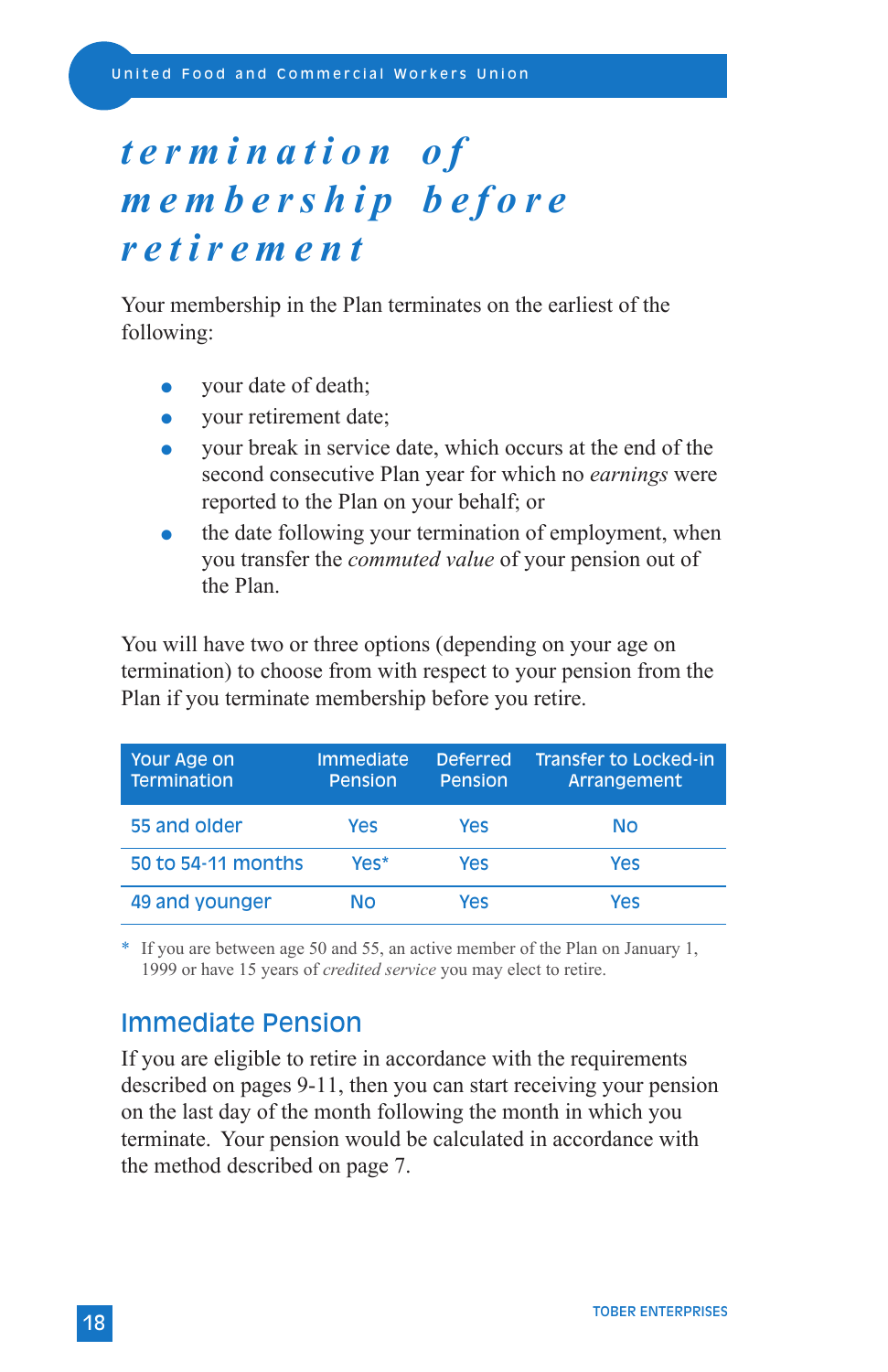### Deferred Pension

If you have not reached age 69 when you terminate membership, you may defer starting your pension to anytime between the ages of 55 and 71. If you meet the requirements set out on page 10 you may commence your pension as early as age 50. Once you elect to commence your pension, it would be calculated in accordance with the method described on page 7.

### Transfer to a Locked-In Arrangement

If you are less than age 55 when you terminate membership, you may elect to transfer the *commuted value* of your pension, including the amount in your *employee contribution account*, to:

- an approved, *locked-in* vehicle, such as another registered pension plan or a *locked-in* RRSP, or
- purchase a deferred *life annuity* from a Canadian life insurance company.

### **How the commuted value is calculated**

In simple terms, the *commuted value* is the value today of your pension payable at age 65. For example, if you are age 40 and have earned a monthly pension of \$500, the *commuted value* is the amount of money that you would need to invest today for 25 years (between age 40 and age 65) in order to provide you with a \$500 per month lifetime pension at age 65. The calculation also factors in mortality (i.e., the odds of you living). The *commuted value* is highly sensitive to your age and current interest rates. The older you are, the larger the amount of money you would need to invest, and the higher the level of current interest rates, the lower the amount of money you would need to invest. The interest rates that are used to calculate the *commuted value* are set by the Canadian Institute of Actuaries and are subject to change monthly.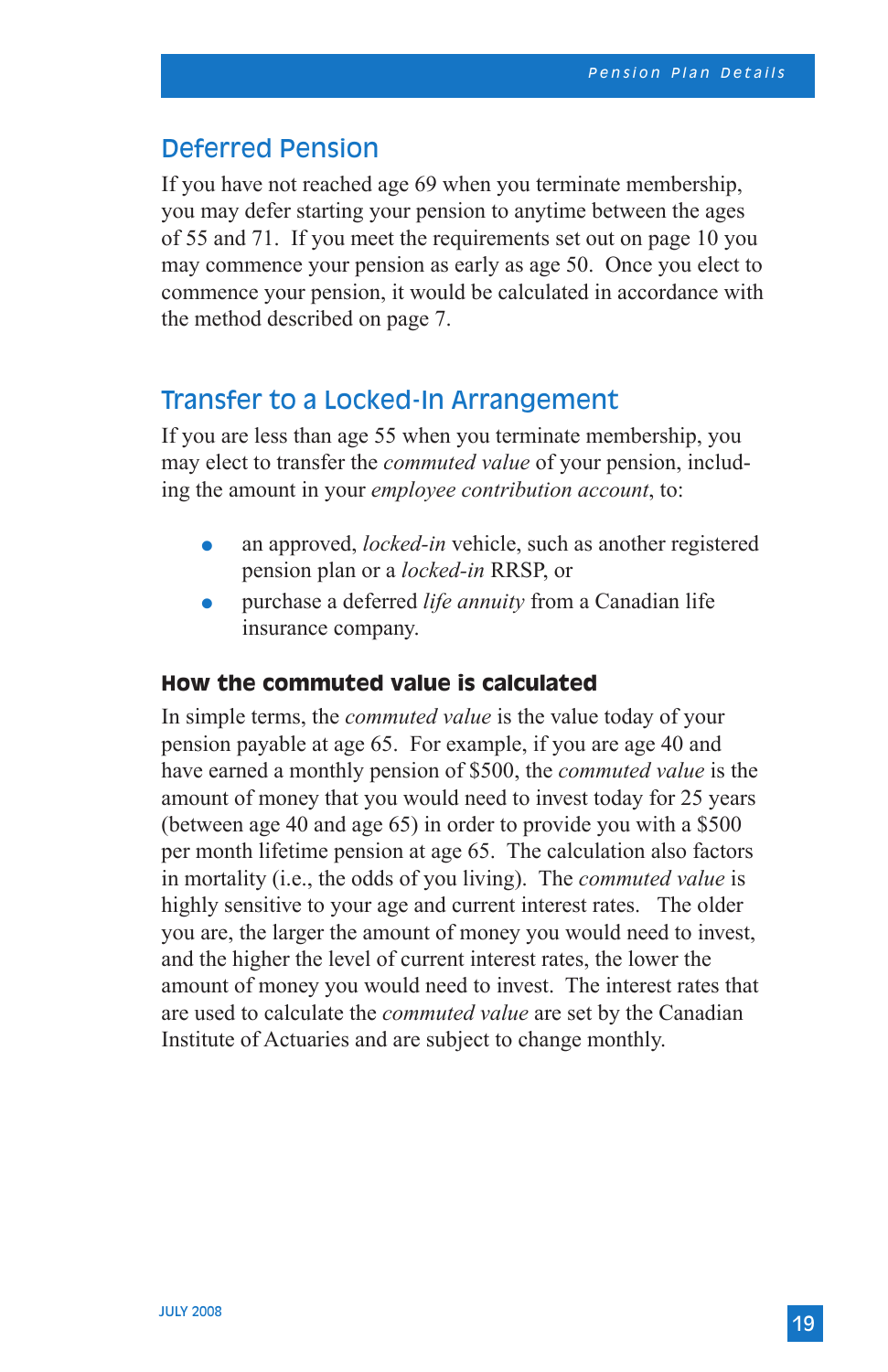### **Factors to consider in choosing your option at termination**

If you have terminated your participation in the Plan and wish to obtain the highest value possible from the Plan, it is very important to understand that an early retirement pension paid from the Plan has a much greater value than the *commuted value* of your pension payable at age 65. If you are in good health and are not concerned about dying prior to retirement, you may wish to leave your pension in the Plan and retire at age 55. By doing so you do not lose the value of the early retirement factors which the Plan provides – the *commuted value* of your pension at age 55 is much higher than the *commuted value* of your pension at age 65. As mentioned above, the *commuted value* of your pension is calculated assuming you elect to commence your pension at age 65 and therefore does not include any provision for the Plan's early retirement rules.

The Trustees recommend that, before making your choice of whether or not to transfer the *commuted value* of your pension from the Plan, you consider obtaining independent legal and fina cial advice concerning your rights and the effect of your choice from an advisor familiar with all of your personal circumstances that may affect your decision.

The Plan Administrator will not provide you with an estimate of your *commuted value* until you have actually terminated your employment with Tober Enterprises.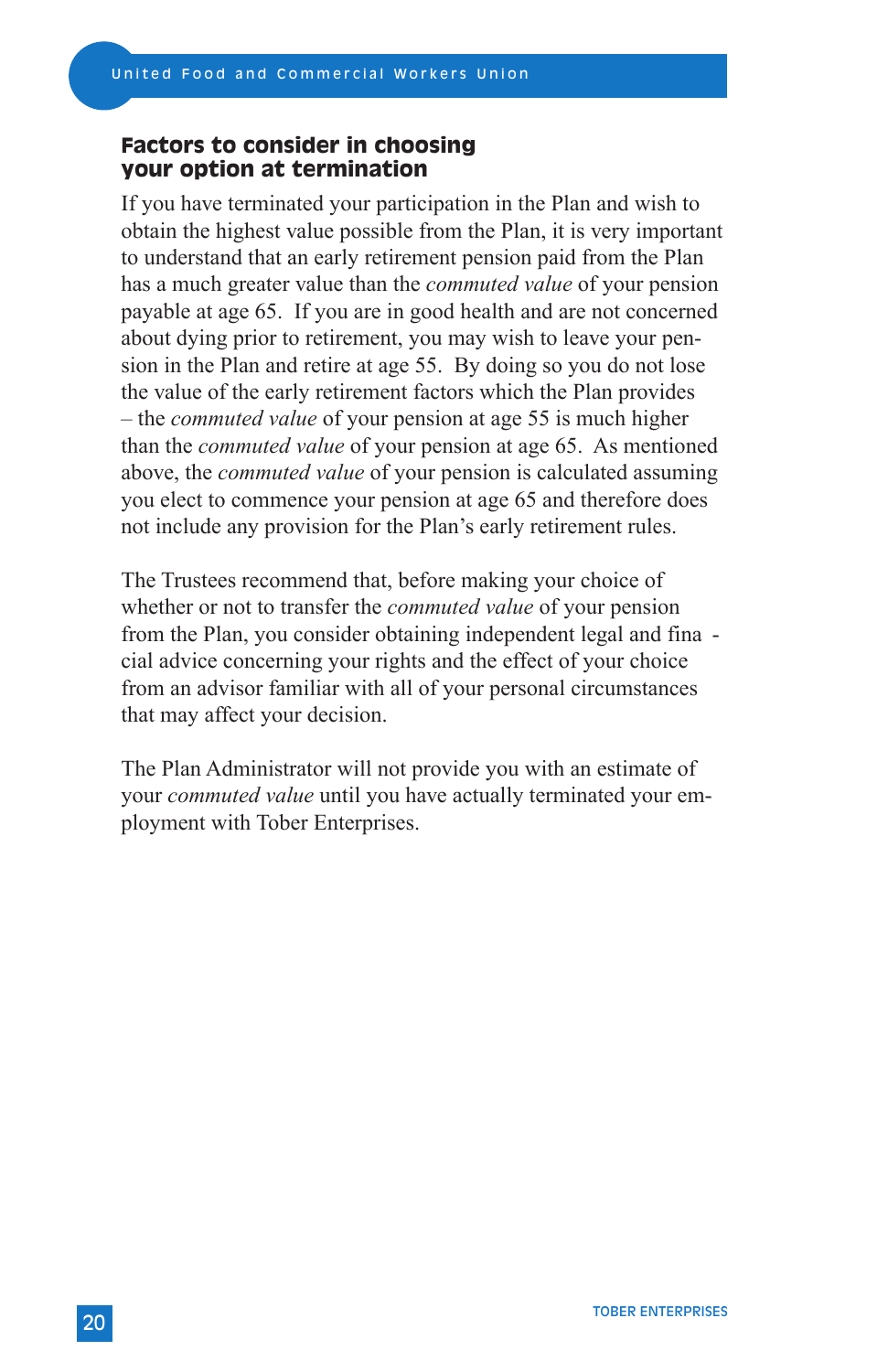Examples of the *commuted value*, at age 65, of a \$1\* per month pension at different interest rates and ages.

| First 10 yrs | <b>Interest RateAge 30</b><br>Thereafter | <b>Age 35</b> | <b>Age 40</b> | Age 50 |       |
|--------------|------------------------------------------|---------------|---------------|--------|-------|
| 4.0%         | 5.0%                                     | 29.15         | 37.20         | 47.48  | 77.34 |
| 4.5%         | 5.5%                                     | 23.64         | 30.90         | 40.38  | 68.98 |
| 5.0%         | 6.0%                                     | 19.21         | 25.71         | 34.41  | 61.62 |
| 5.5%         | 6.5%                                     | 15.65         | 21.44         | 29.37  | 55.13 |
| 6.0%         | 7.0%                                     | 12.77         | 17.91         | 25.11  | 49.41 |
| 7.0%         | 8.0%                                     | 8.55          | 12.56         | 18.46  | 39.85 |
| 8.0%         | 9.0%                                     | 5.77          | 8.87          | 13.65  | 32.32 |

\* To estimate the *commuted value* of your pension that you could transfer out, multiply your monthly pension amount by the value of \$1 at your age and the applicable interest rates. For example, if you are 40 years old, entitled to a \$500 per month pension and interest rates are 4.5% for the first 10 years and 5.5% thereafter, the estimated *commuted value* of your pension is \$500 x 40.38 = \$20,190.

## *i n t h e e v e n t y o u r e c e i v e wage loss benefits*

If you are in receipt of *wage loss benefits* (as defined in this boo let) while you are an *actively employed* member at Tober Enterprises, you will continue to earn pension credits under the Plan. Tober Enterprises will report your *deemed hours and earnings* to the Plan during the period of your disability; no employer or employee contributions are required nor permitted while you are in receipt of *wage loss benefits*.

If you are not receiving benefits from your long term disability plan (LTD) or Workers Compensation and you meet the definition of *totally and permanently disabled* under the Pension Plan, you should contact your *Union* or the Plan Administrator to see if you are eligible for a disability pension from the Plan.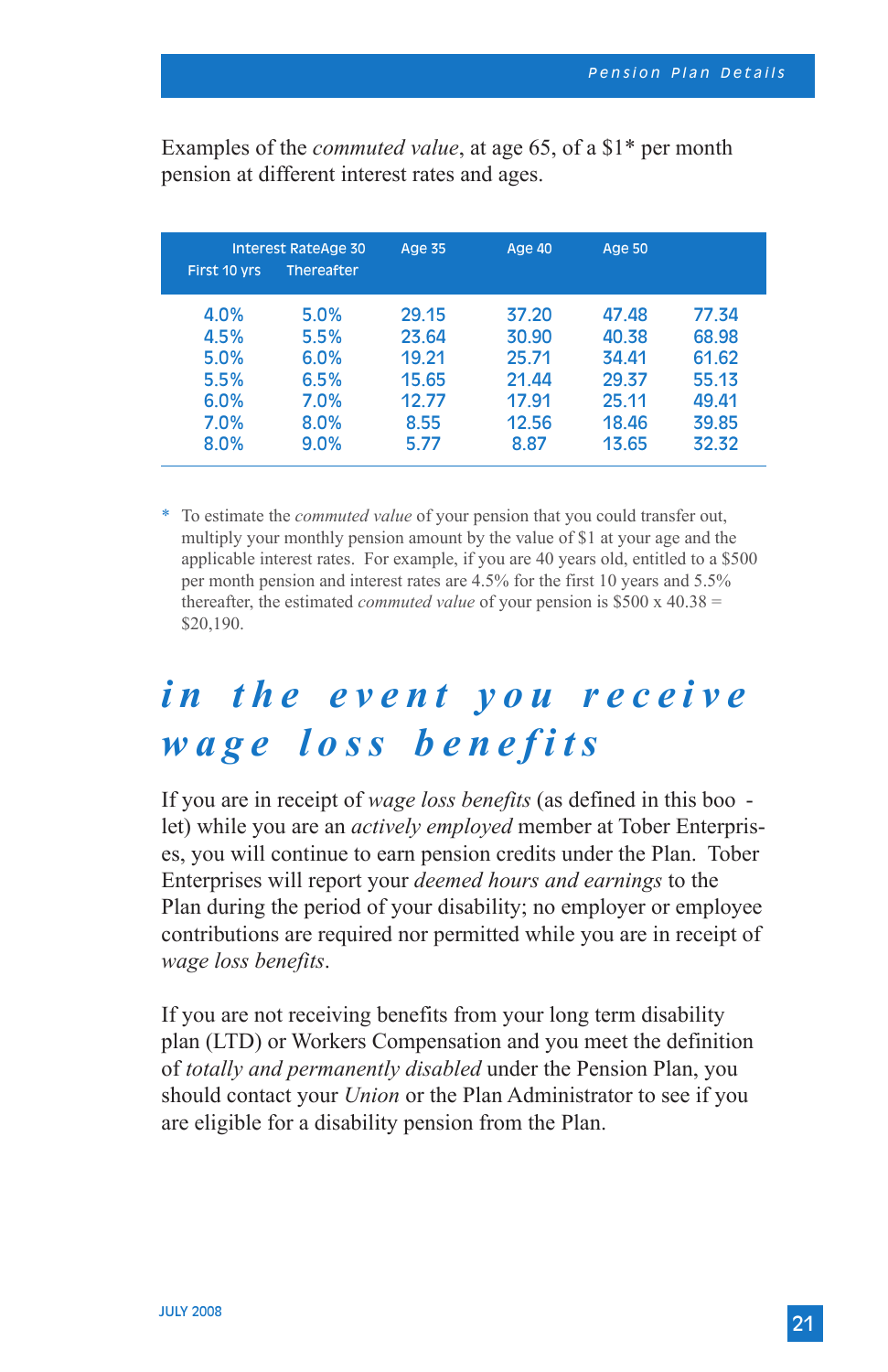# *in the event of your death*

If you die before retirement, the Plan provides a pre-retirement death benefit payable to your *spouse*. If you do not have a *spouse* or if your *spouse* has waived his/her right to a pre-retirement death benefit, the benefit is paid to your designate *beneficiary* or estate. Death benefits after retirement are determined by the pension o tion you choose.

### Before Retirement

If you are an active Plan member and die **before retirement**, the Plan provides a benefit to be paid to your *spouse*, *beneficiary* or estate equal to the *commuted value* of the pension earned to date. In accordance with the BC *Pension Benefits Standards Act*, the preretirement death benefit payable in the vent of your death must be at least equal to:

 60% of the *commuted value* of the monthly pension you have earned up to your death and payable at age 65 plus a refund of your employee contributions with interest.

## Settlement of Spouse's Pension

Your *spouse* may choose to receive the pre-retirement death benefit from the Plan in the form of a monthly pension benefit, or if you were under 55 at your date of death, he or she may choose to transfer the *commuted value* of the pre-retirement death benefit to

- another registered pension plan
- an RRSP or life income fund, or
- purchase a deferred annuity from a Canadian life insurance company.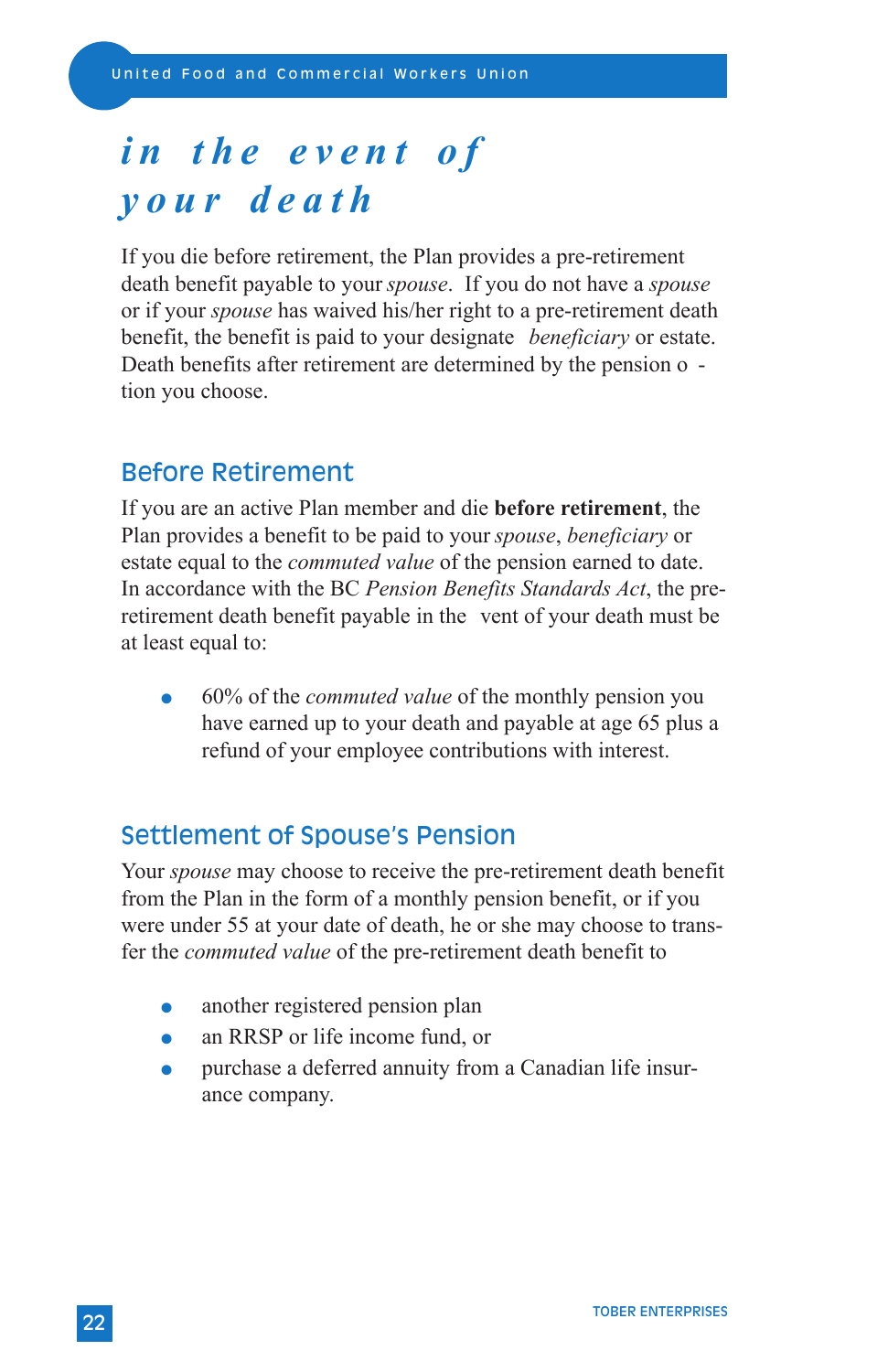### Who Receives Death Benefits

If you have a *spouse* when you die before retirement, your *spouse* receives the death benefit unless your *spouse* has waived the right to receive the benefit. If you do not h ve a *spouse* or your *spouse* waives the right to receive a death benefit, the death benefit is pai to your *beneficiary.* If you have no *spouse* and have not designated a *beneficiary*, a pre-retirement death benefit will be paid to your estate.

You should complete the Spousal Information/Beneficiary Desi nation Form so that the Plan records are accurate and up to date. Please note that your *spouse* can waive the right to receive your pension benefit by completing the aiver section of this form.

### After Retirement

Any benefits payable from the Plan on your death **after retirement** are determined by the pension option you elected when you retired and started your pension. Please see pages 12-13 for descriptions of the different pension options.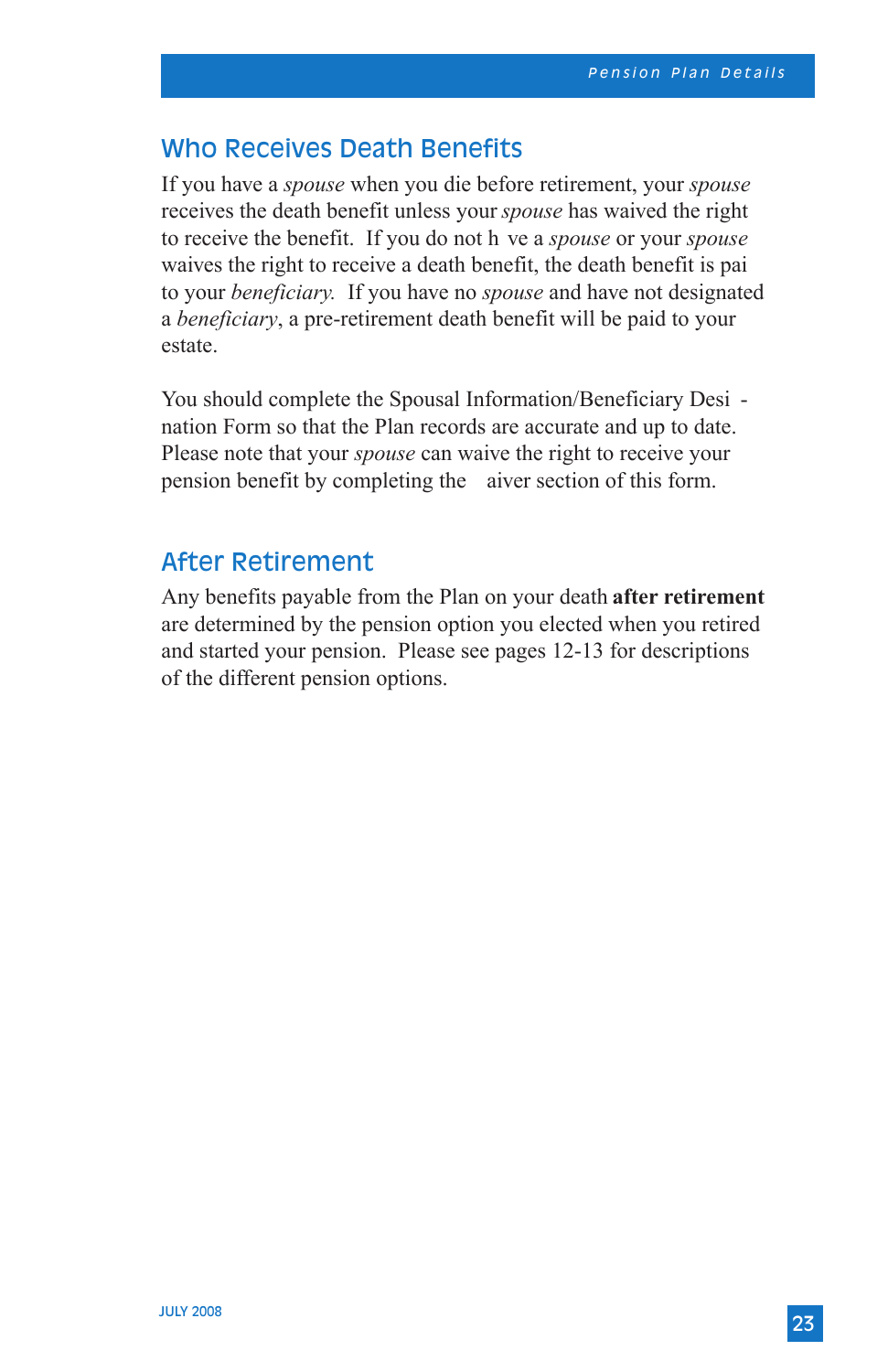# *in the event of marital break-up*

If your marriage breaks up, your former *spouse* may be entitled to a portion of the pension you earned under the Plan during the marriage – as determined by the *Family Relations Act*. The provisions of your court order or written separation agreement will determine how your pension will be shared.

In the event of marital break-up, the Plan Administrator will explain the Plan provisions and supply any required forms.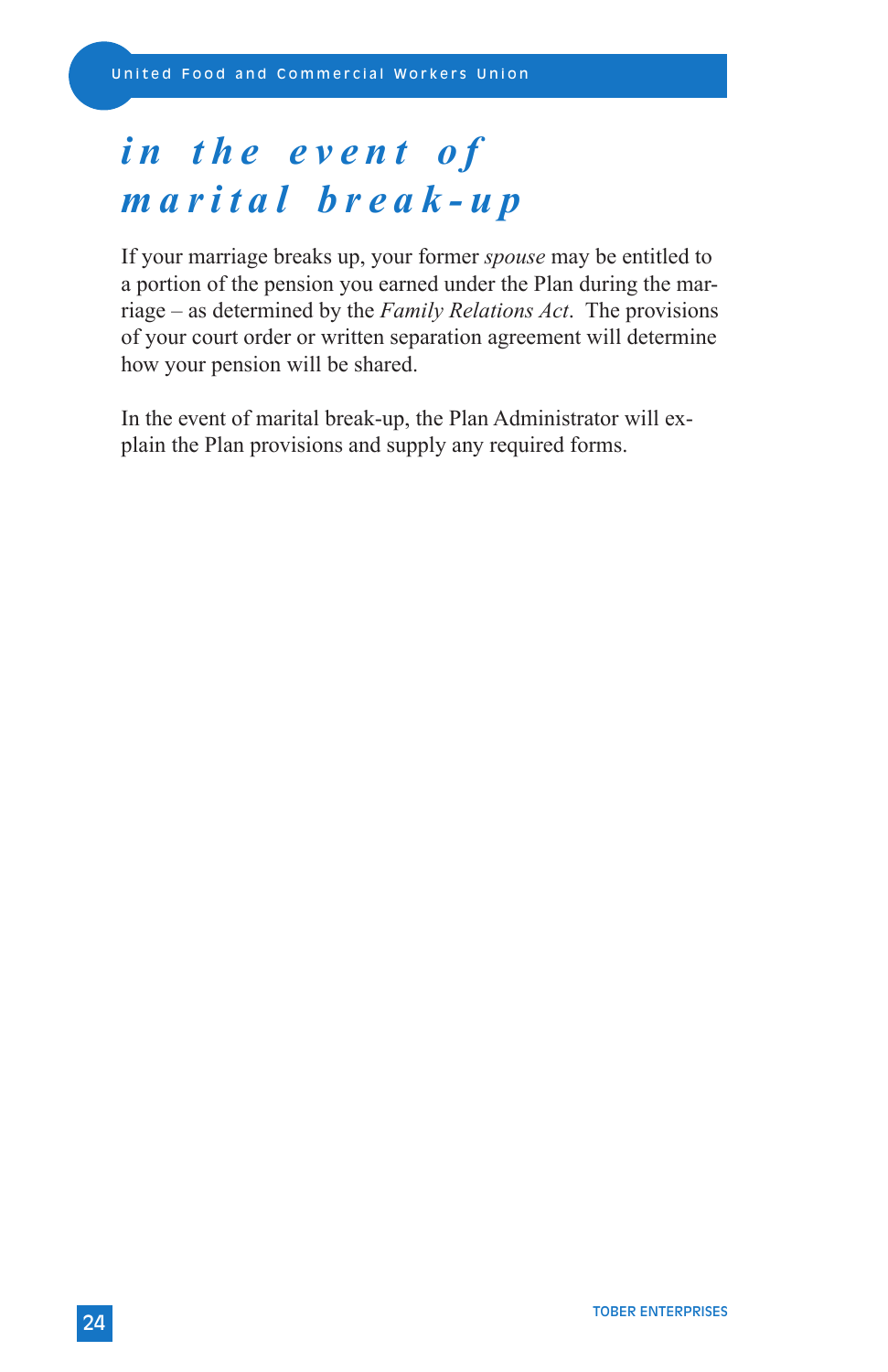## *tax considerations*

The contributions your employer makes to the Plan on your behalf are not a taxable benefit to you. Annually, your employer will report the contributions you make to the Plan as Registered Pension Plan contributions; this will reduce your taxable income. Additionally, your employer will report both your contributions to the Plan and the employer contributions made to the Plan on your behalf as your Pension Adjustment (PA). Your PA determines the maximum amount you can contribute to your RRSP in the following year.

Each year, the Canada Revenue Agency advises you how much you are permitted to contribute in total to your RRSP and to the UFCW Union Pension Plan. For instance, your eligible combined contribution room for 2008 (i.e., your RRSP contributions and your employee contributions to the Plan) is equal to 18% of your earned income in 2007 (to a maximum of \$20,000) less your PA amount.

Your retirement pension benefit is taxable income. After allowing for any exemptions available to you under the *Income Tax Act*, your retirement pension is subject to income tax.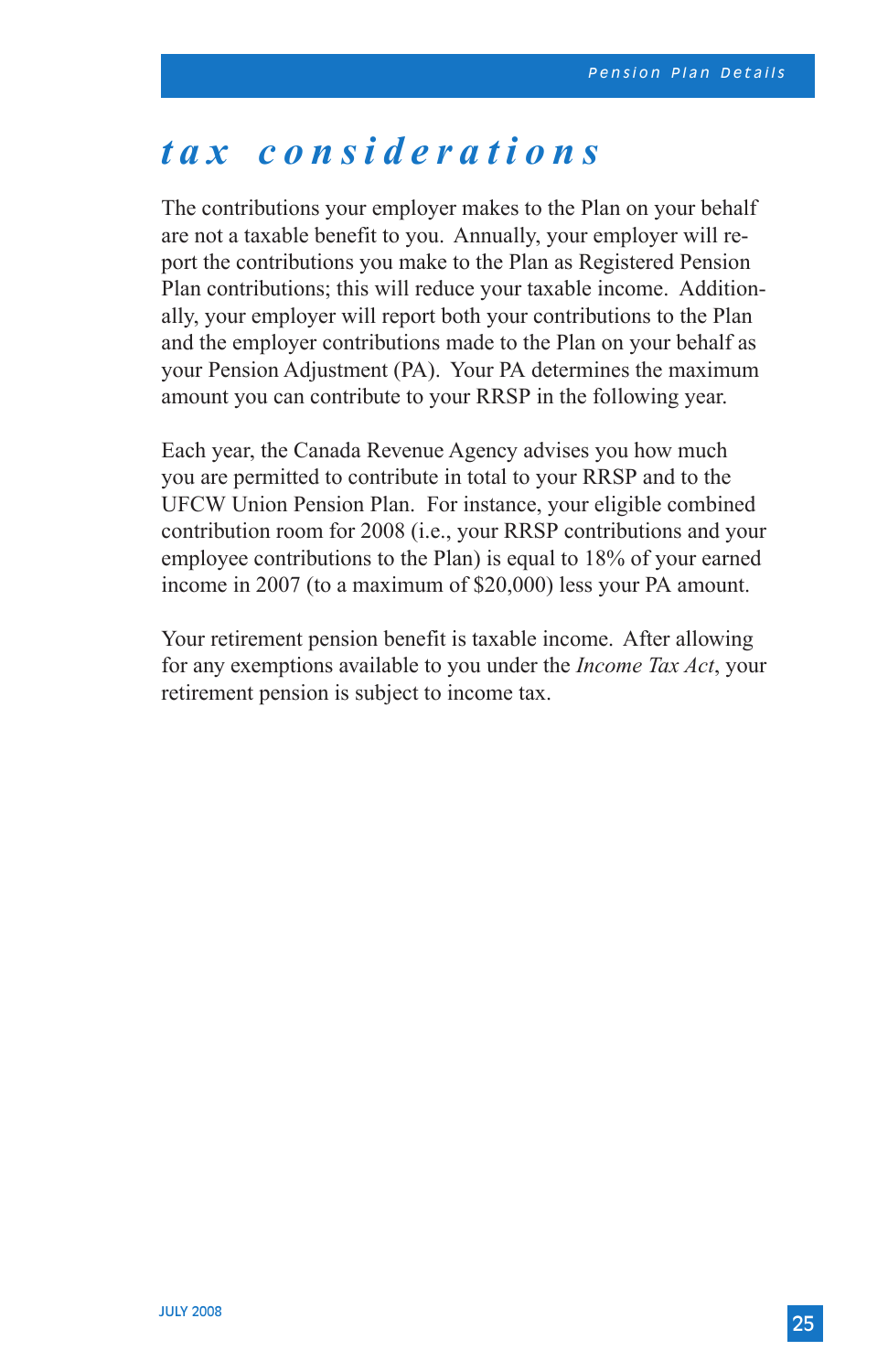# *p l a n r e g i s t r a t i o n a n d administration*

Your pension plan is registered under both the Income Tax Act and the BC *Pension Benefits Standards Act (PBSA)*.

The ultimate responsibility for the administration of the Plan lies with the joint Trustees. The Plan is administered in accordance with the terms of the Trust Agreement, the provisions of the *PBSA* and all provincial and federal legislation governing pension plans.

The joint Trustees are required to operate the Plan to provide benefits to the members, so that the Plan contri utions will fund the Plan's benefits in accordance with the Trust Agreement, the *PBSA* and all regulations.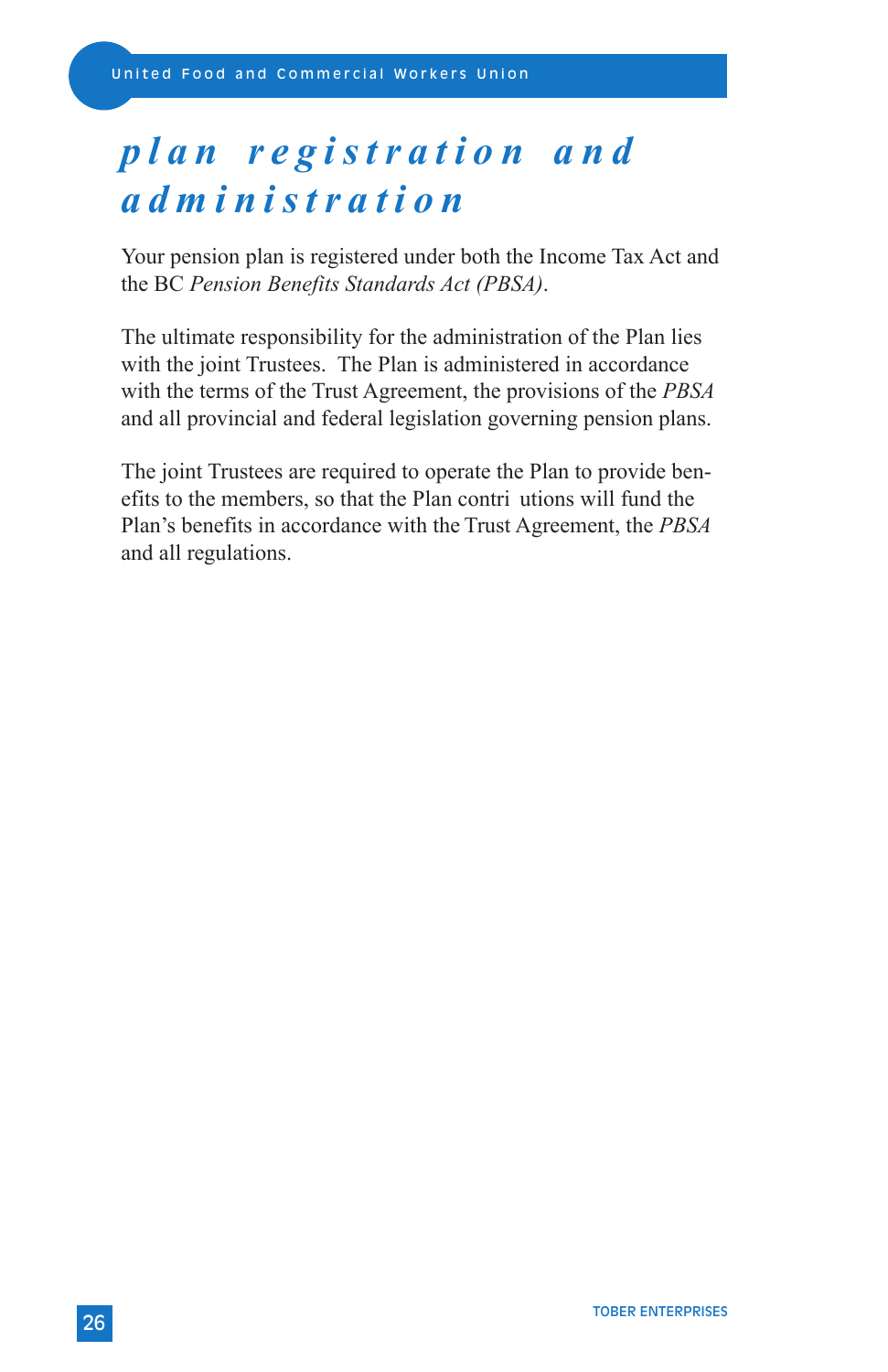## *g l o s s a r y o f pension terms*

*Actuary - A person who is a Fellow of the Canadian Institute of Actuaries or a firm employing such a person, who is appointed by the Trustees as actuary of the Plan.*

*Beneficiary- The person or entity you designate to receive your pension payments in the event of your death.*

*Commuted Value - The lump sum present value of your accrued pension as determined by an actuary. It is the amount of money required to be set aside to pay for a pension benefit in the future.*

*Credited Interest - Equals the annual fund rate of return and is credited at the end of each Plan Year.*

*Credited Service - The total years of service used to calculate your pension benefit. After 1998, your annual credited service is equal to the hours (as defined by the Plan) reported on your behalf divided by 1,400, to a maximum of one.*

*Current Service - The total years of credited service earned after your group's entry into the Plan.* 

*Deemed Earnings - The earnings reported on your behalf by Tober Enterprises while you are in receipt of wage loss benefits, which are based on your average earnings for the previous 13 week period.*

*Earnings - Total compensation paid to you by Tober Enterprises and reported as earnings on your T4 form excluding any taxable benefits, plus any deemed earnings.*

*Employee Contribution Account - The accumulated balance of a member's employee contributions, including credited interest.*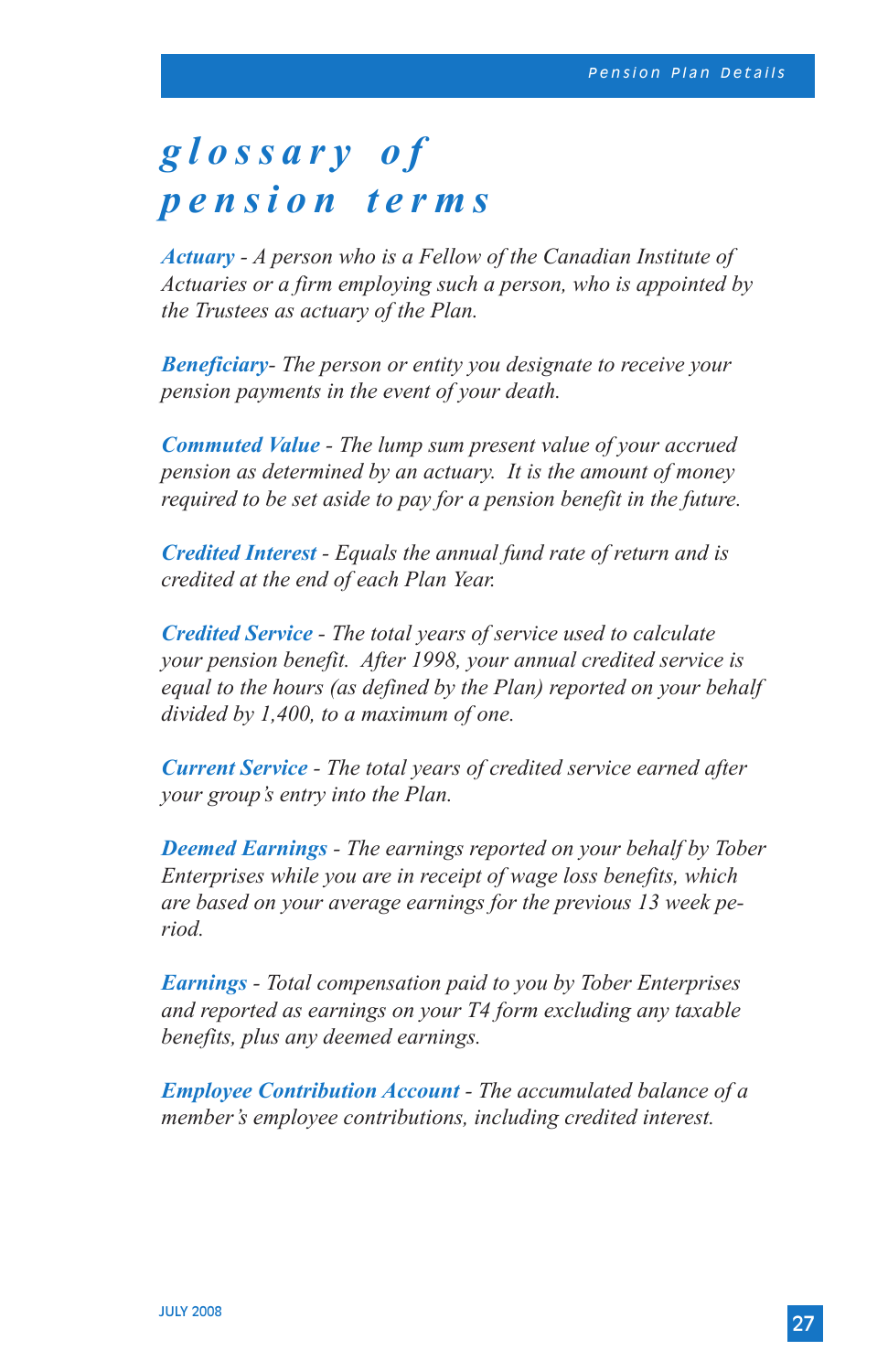*Group Entry Date - The date on which contributions to the Plan were first made by a participating employer or a Union local on your behalf. If you were a member of the former Retail Meat Industry Pension Plan, your Group Entry Date can be no earlier than January 1, 1963. If you were a member of the former Retail Clerks Industry Pension Plan, your Group Entry Date can be no earlier than January 1, 1970. Any service you had with an employer before your Group Entry Date may be eligible for Past Service, in which case you should contact the Plan Administrator.*

*Joint Pensioner - Your spouse at the date of your retirement.*

*Life Annuity - A pension you buy from a life insurance company that is guaranteed for your lifetime.*

*Locked-In - Your benefit under the Plan cannot be withdrawn in cash; the value must be applied to provide you with a lifetime pension.*

*Normal Retirement Date - The last day of the month in which you turn age 65.*

*Past Service - The total years of credited service earned before your group's entry into the Plan.*

*Pension Benefits Standards Act (PBSA) - The provincial legislation regulating the terms and the operations of this Plan.*

*Plan Year - The calendar year ending on December 31st.*

*Spouse - The person at your date of retirement (or at your date of death if you die before retiring) to whom you are legally married and, if no longer living with you, has not lived separate and apart from you for more than two years; or the person with whom you have been living in a marriage-like relationship for at least two years, including a person of the same gender.*

*Terminated Vested Plan Member - A member who has left employment covered by the Plan and has no hours or earnings reported for a period of 2 consecutive years and who has not transferred the commuted value of their benefit out of the Plan.*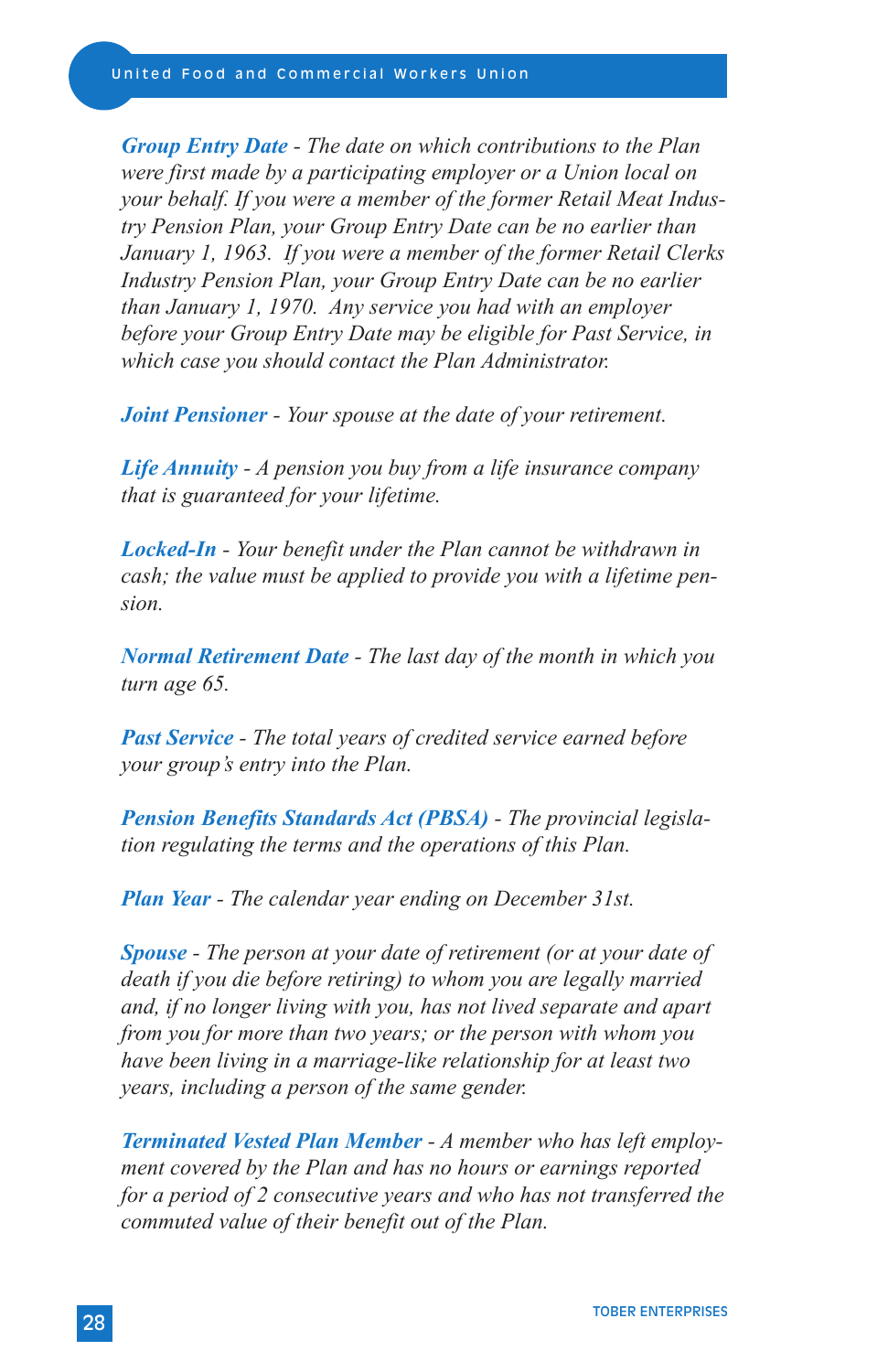*Totally and Permanently Disabled - Inability to work in any occupation for which you would be reasonably fitted by education, training or experience because of a medically determined impairment that is expected to be of long, continued and indefinite duration.*

*Union - Is the UFCW Local 1518 and the UFCW Local 247.*

*Vested - You are entitled to the pension you have earned as calculated by the terms of the Plan.*

*Wage Loss Benefits - Benefits you receive while absent from your employment including weekly indemnity, long term disability, Employment Insurance sickness, parental or maternity, and Workers' Compensation wage loss.*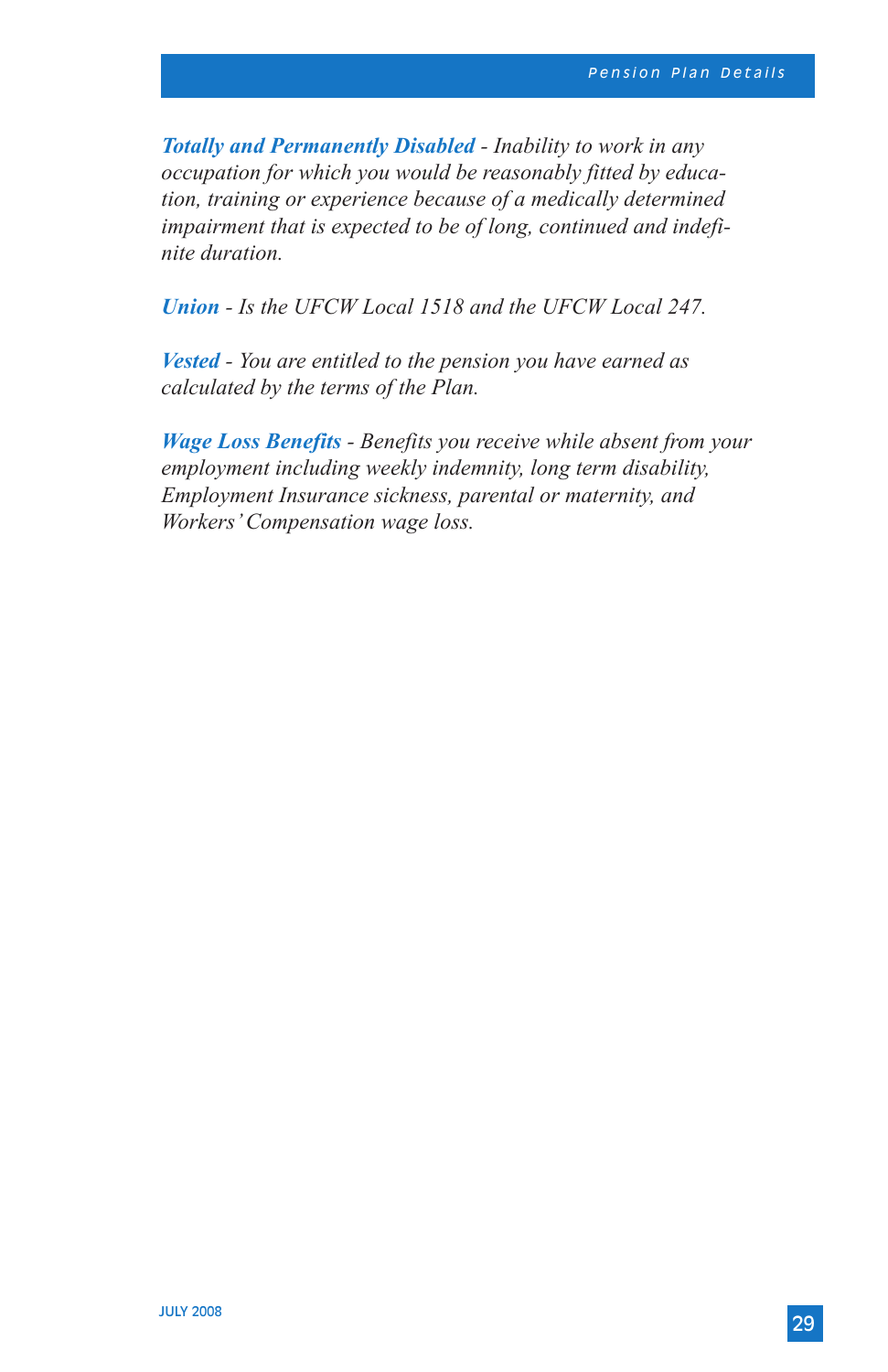## *questions and answers*

### *I would like to retire. What should I do?*

You should phone the Plan Administrator to select a retirement date. Contact the Plan Administrator at least three to four months before you plan to retire to discuss your options and complete the required paperwork.

### *Is my pension indexed?*

No. In the past, the Trustees have granted benefit increases to r tirees on an "ad hoc" basis. While they cannot guarantee that there will be similar increases in the future, it is the Trustees' intention to grant future benefit increases if the financial conditions of the Pla support it.

### *What is the lump sum value of my pension?*

Since the lump sum value of any pension is based on current interest rates and assumed retirement age, the lump sum value of a member's pension is calculated only when you terminate from the Plan.

### *What happens if I start my retirement pension and return to work for Tober Enterprises?*

If you return to work in the industry and work less than 480 hours per year, you continue to receive your pension. If you work more than 480 hours per year, the Trustees have the right to suspend your pension and you would earn additional *credited service* and pension benefits. Once you stop orking again, your retirement benefit would be recalculated based on your additional *earnings*. Regardless of the number of hours you work, employee contributions to the Plan will be deducted. These contributions with interest will be refunded to you once you stop work.

#### *What happens if I move to another employer covered by this Plan?*

If you move between Divisions of the Plan – for example, from the Tober Enterprises to Overwaitea – your pension for service **after** the transfer will be calculated according to the provisions of the new Division. Your status under each Division will remain active, and you will be entitled to any benefit increases or impr vements which may be granted.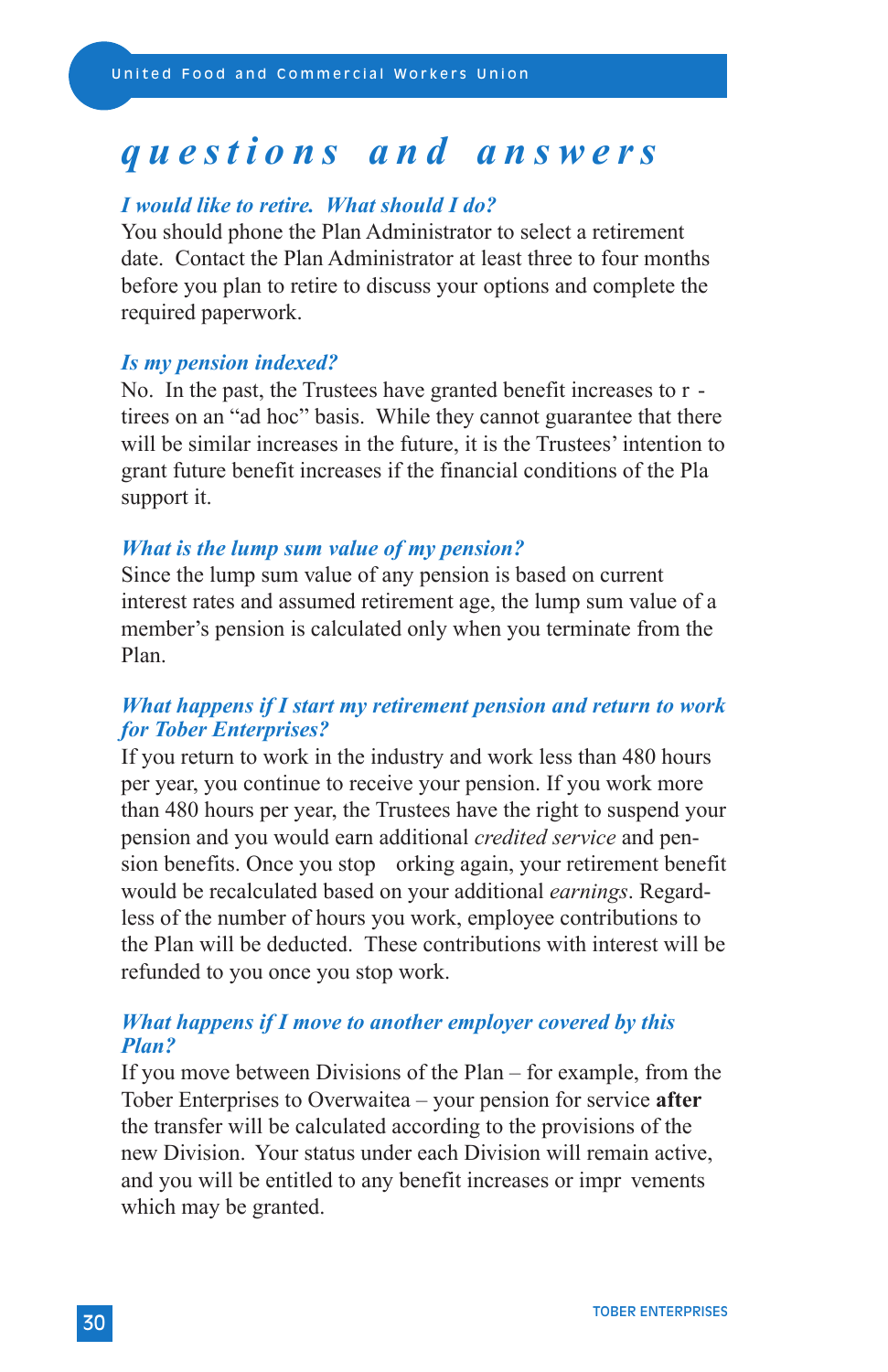# *a p p e n d i x – p e n s i o n calculation worksheet*

Using your most recent annual statement, you may use the following worksheet to estimate the monthly pension payable to you under the Plan at any age over 50 (refer to page 10 to determine if you are eligible to retire between age 50 and 55). This worksheet does not take into account benefits that you may be entitled to such as the bridge benefit and the Plan minimum.

#### **Pension earned to December 31, 1998**

|                                  | <b>Credited Service</b> |     | Pension |     |  |
|----------------------------------|-------------------------|-----|---------|-----|--|
| Past Service                     | vears $x$ \$46.50       | $=$ |         | (A) |  |
| Current Service to Dec. 31, 1998 | vears x \$46.50         | $=$ |         | (B) |  |

#### **Pension earned after January 1, 1999**

|                                                                                                      | <b>Earnings</b>                |     | <b>Pension</b> |
|------------------------------------------------------------------------------------------------------|--------------------------------|-----|----------------|
| Jan. 1, 1999 to Dec. 31, 2000                                                                        | $1.0\% \times$ \$<br>$\div$ 12 | $=$ | (C)            |
| Jan. 1, 2001 to Dec. 31, 2001                                                                        | $1.1\% \times$ \$<br>$\div$ 12 | $=$ | (D)            |
| Jan. 1, 2002 to Dec. 31, 2002                                                                        | $1.2\% \times$ \$<br>$\div$ 12 | $=$ | (E)            |
| Jan. 1, 2003 to Dec. 31, 2003                                                                        | $1.3\% \times$ \$<br>$\div$ 12 |     | (F)            |
| Jan. 1. 2004 to retirement date                                                                      | $1.4\% \times$ \$<br>$\div$ 12 |     | (G)            |
| Total monthly pension at age 65 (sum of A to G)<br>Early Retirement Reduction (refer to pages 10-11) | (H)<br>℀<br>(1)                |     |                |

Monthly pension at retirement date  $(H \times [1 - I])$ 

On your retirement, the amount in your *Employee Contribution Account* will provide you with an additional benefit. You will be entitled to either transfer the amount of your contributions plus interest out of the Plan or you can receive an additional monthly pension from the Plan.